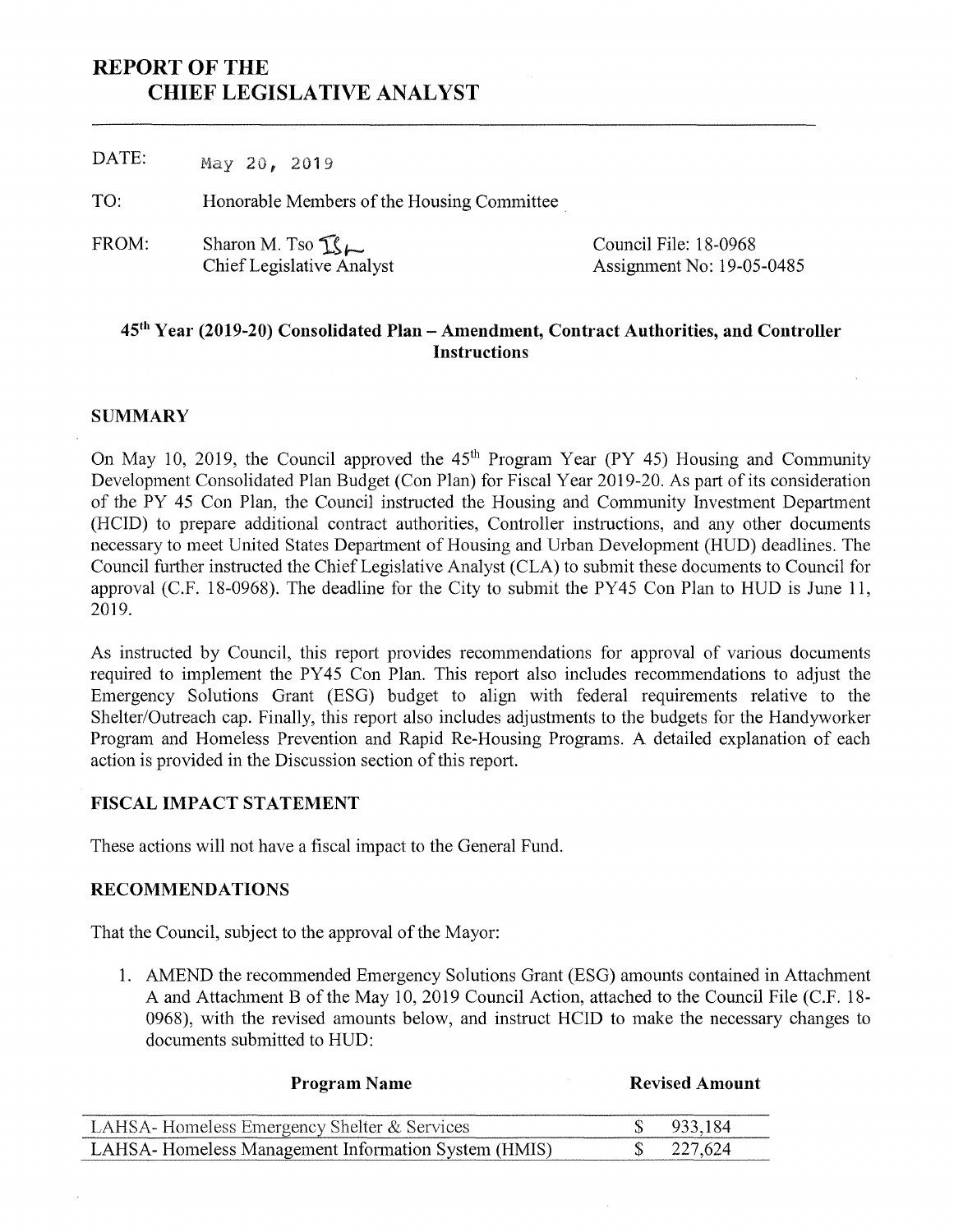| LAHSA - Homeless Prevention and Rapid Re-Housing (HPRP) | \$ | 1,204,164 |
|---------------------------------------------------------|----|-----------|
| LAHSA – Downtown Drop-In Center – Oasis at San Julian   | \$ | 400,000   |
| LAHSA – Winter Shelter Program                          | \$ | 1,446,076 |
| LAHSA Administration                                    | S  | 204,862   |
| <b>HCIDLA</b> Administration                            | \$ | 136,574   |
| Total Entitlement                                       | S  | 4,552,484 |
|                                                         |    |           |
| Amount Committed to Shelter/Outreach activities         |    | 2,779,260 |

- AUTHORIZE the General Managers, or their designees, of program implementing departments 2**.** to negotiate and execute contracts, contract amendments and/or interdepartmental agreements as needed with the grant recipients identified in Attachment 1.
- 3. APPROVE the Controller Instructions as detailed in Attachment 2.
- AUTHORIZE the Housing and Community Investment Department (HCIDLA) to issue Request 4. for Proposals (RFP) or Request for Bids (RFB) for the following programs as described in Attachment B and Attachment F of the May 20, 2019 Council action (C.F. 18-0968), attached to the Council File, and report to Council with the recommended award Technical Services for Housing Programs; Translation Services for Language Access Plan RFP; and, Slum & Blight Studies for Central Avenue Historic District and Skid Row RFB.
- 5. AUTHORIZE the General Manager of HCID or designee to:
	- Execute an amendment to City Agreement #C-131251 with A.G. Pacific Construction & a. Development Corp. to add \$10,000 for the Urgent Repair Program from CDBG PY43 savings, to be paid from the Community Development Block Grant Funds No. 424, Account No. 43P559 Urgent Repair.
	- b. Execute an amendment to City Agreement #C-131954 with LAHSA to add \$4,401.09 in 2015 Emergency Solutions Grant funds for rapid re-housing services to be paid from the Federal Emergency Shelter Grant Fund No. 517, Account 43N300 LAHSA.
	- c. Submit a minor amendment to HUD for the Consolidated Plan as necessary to effectuate the intent of these actions.
	- d. Prepare Controller instructions and/or make any technical adjustments that may be required and are consistent with these actions, subject to the approval of the Chief Legislative Analyst; and, authorize the Controller to implement these instructions.

Brugh M. Randol

Brian M. Randol Analyst

Attachments

- Contract Authorities 1**.**
- Controller Instructions 2**.**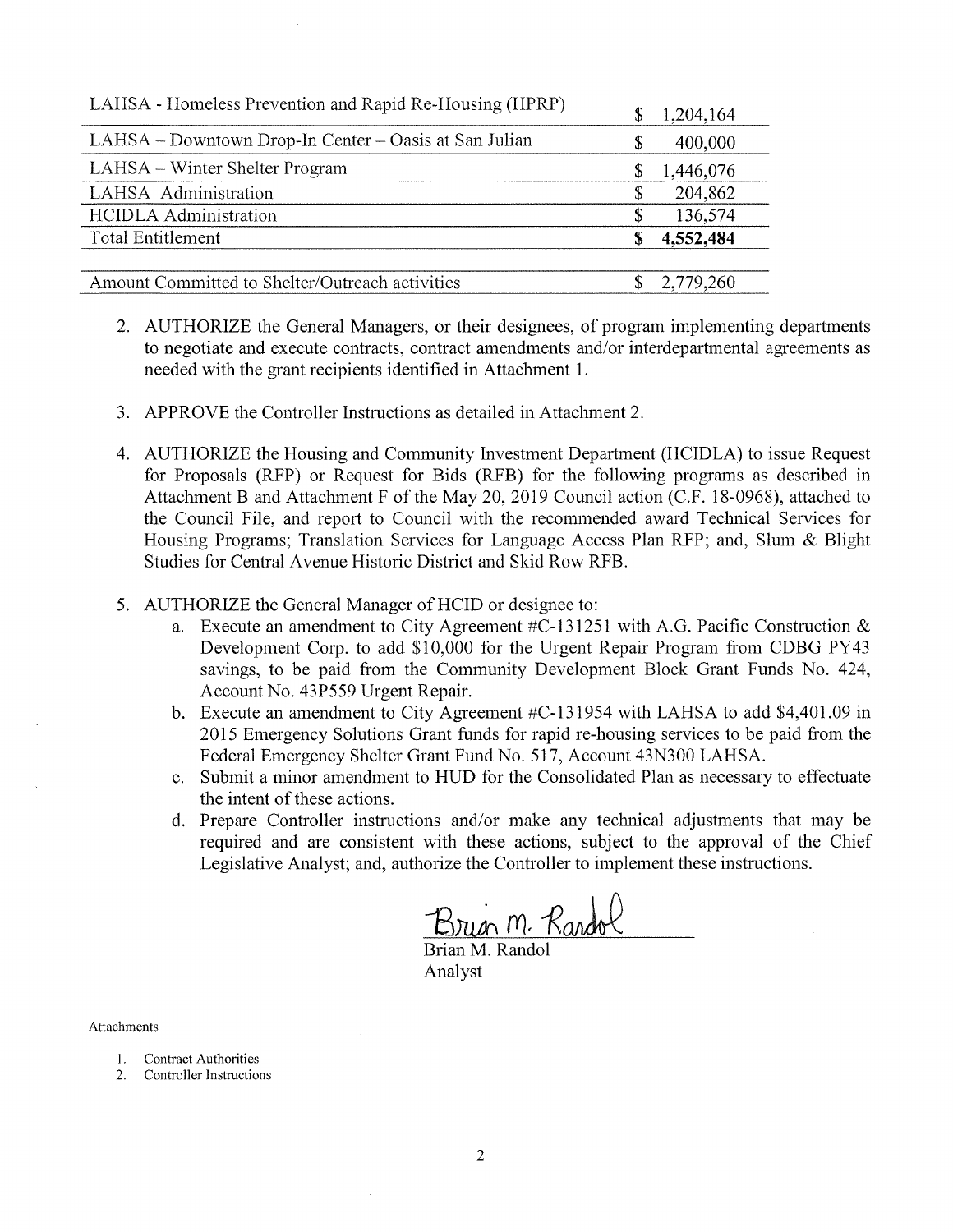# **DISCUSSION**

# **1. Emergency Solutions Grant (ESG)**

Subsequent to the approval of the PY45 Con Plan, HCID and the Los Angeles Homeless Services Authority (LAHSA) requested changes to the shelter/outreach portion of the ESG budget. HCID reports that the \$3,457,842 approved as part of the PY45 Con Plan ESG budget exceeds the Shelter/Outreach cap of \$2,989,650 by \$468,192. Therefore, funding for these activities must be reduced by \$468,292.

LAHSA recommends the following: that the Homeless Emergency Shelter & Services be funded at \$933,184 instead of \$1,714,920 as approved in the PY45 Con Plan, a reduction of \$781,736. LAHSA recommends that the Oasis at San Julian project be funded at \$400,000 instead of \$586,062, a reduction of \$186,062. LAHSA recommends that the Winter Shelter be funded at a level of \$1,446,076 instead of \$1,156,860 which is an increase of \$289,216 for this line item.

In addition, LAHSA recommends modifications to the Homeless Management Information System (HMIS) and the Homeless Prevention and Rapid Re-Housing (HPRRH) line item. The HMIS line item would be increased from \$179,876 to \$227,624, an increase of \$47,748. The HPRRH line item would be increased from \$573,330 to \$1,204,164, an increase of \$630,834. These modifications to the ESG budget are summarized in the table below.

| <b>Program Name</b>                                               | <b>Council Approved on</b><br>05/10/19 (C.F. 18-0968) | <b>LAHSA Recommended</b> |
|-------------------------------------------------------------------|-------------------------------------------------------|--------------------------|
| LAHSA - Homeless Emergency Shelter & Service \$                   | 1,714,920.00                                          | 933,184.00               |
| LAHSA - Winter Shelter Program                                    | 1,156,860.00                                          | 1,446,076.00             |
| LAHSA - Oasis at San Julian Center                                | \$<br>586,062.00                                      | 400,000.00               |
| LAHSA - Homeless Prevention and Rapid Re-Hot \$                   | 573,330.00                                            | 1,204,164.00             |
| LAHSA - Homeless Management System (HMIS) \$                      | 179,876.00                                            | 227,624.00               |
| <b>LAHSA Administration</b>                                       | 204,862.00                                            | 204,862.00               |
| <b>HCIDLA Administration</b>                                      | \$<br>136,574.00                                      | 136,574.00               |
| <b>Total Entitlement</b>                                          | \$<br>4,552,484.00                                    | 4,552,484.00             |
| Amount Committed to Street Outreach &<br><b>Emergency Shelter</b> | \$<br>3,457,842.00 \$                                 | 2,779,260.00             |

While funding has been reallocated between programs to meet the shelter/outreach cap requirement, overall funding levels for ESG remain the same at \$4,552,484. We recommend approval of these modifications.

# **2. Procurement**

HCID requests authority to issue Request for Proposals (RFP) or Request for Bids (RBP) for the operation of programs that were funded in the PY45 Con Plan: Technical Services for Housing Programs; Translation Services for Language Acess Plan; and, Slum & Blight Studies for Central Avenue Historic District and Skid Row. Funding for these activities is included in the HCID Administration line item. We recommend approval of these requests.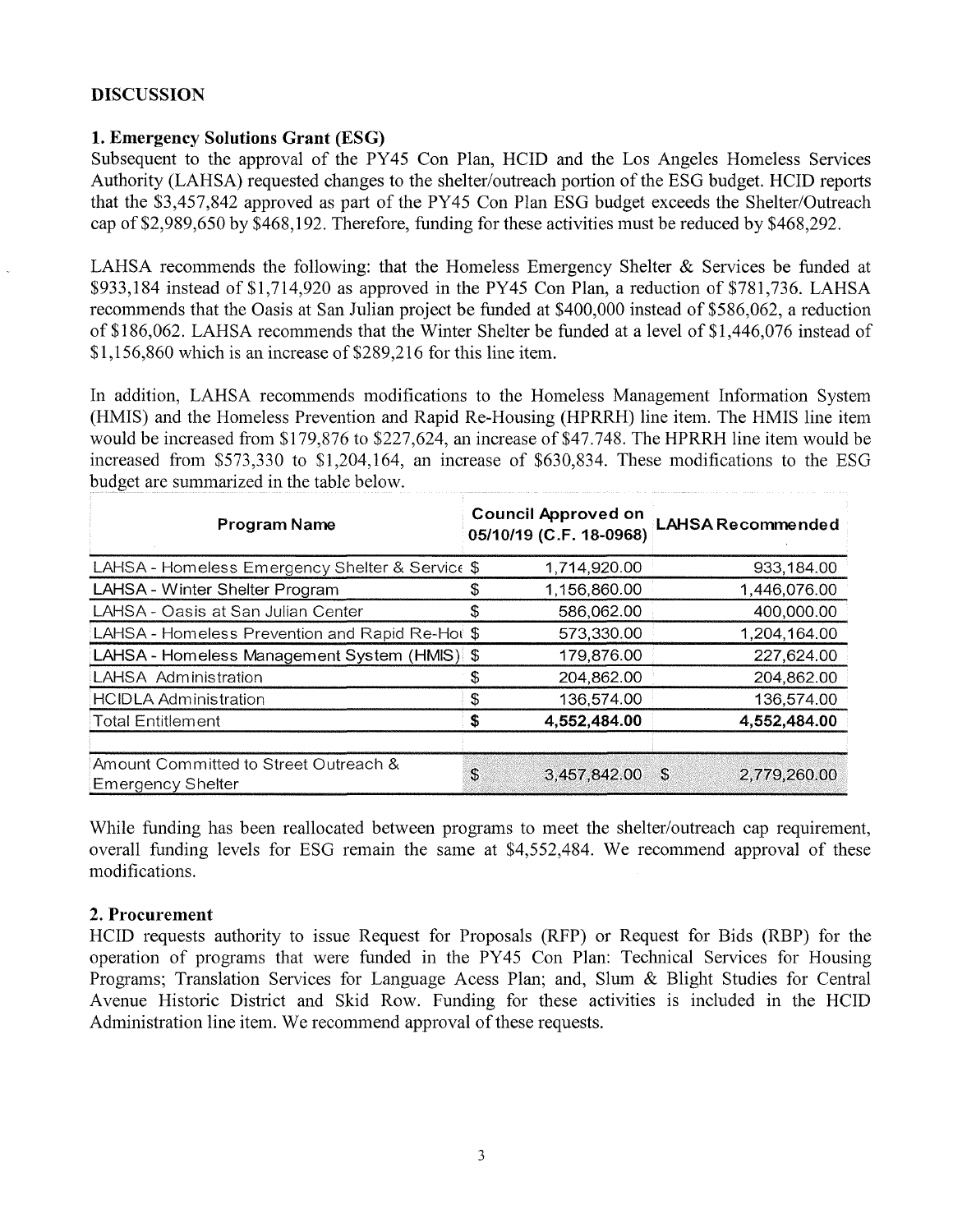## **3. Contract Authorities**

Additional contract authorities are needed to implement the PY 45 Con Plan (Attachment 1). These include economic development activities such as the Los Angeles Cleantech Incubator, Dulan's Soul Food Restaurant, Grid 110, Healthy Neighborhood Market Network Program, Homeboy Industries Parking Lot Improvement, Sabio Enterprises-Microenterprise Incubator, and SEE-LA Business Incubator.

In addition, contract authorities for the following public services are needed and are included in Attachment 1: Inquilinos Unidos Tenant Outreach, LA's BEST Expanded Hours for Promise Zones, and Shelter Partnership Homeless Services. This report includes a recommendation to approve remaining Contract Authorities

## Skid Row Community Space

As part of its consideration of the PY45 Con Plan, the Council instructed HCID to report on the Request for proposals or designated subrecipient(s) for the Skid Row Community Space line item (C.F. 18 0968). HCID has prepared the necessary contract authorities to allocate Community Development Block Grant (CDBG) funds to the following subrecipients: Ladies of Charity of St. Vincent De Paul, Archdiocese of Los Angeles (\$83,333), Los Angeles Mission Foundation, \$83,333), Social Model Recovery Systems, Inc. (\$83,333), Midnight Mission (\$83,333), People Concern (\$83,333), and Union Rescue Mission (\$83,000). These are attached for Council approval.

## **4. Controller Instructions**

This report includes a recommendation to approve the necessary Controller Instructions for funding transfers needed implement the PY45 Con Plan as adopted by the Council (Attachment 2).

# **Other Requests**

## **5. Urgent Repair Program**

The Urgent Repair Program provides emergency repairs to tenant-occupied residential properties. HCID notified our office that the Urgent Repair Program requires an additional \$10,000 in order to continue operations without interruption. HCID indicates that the program has \$10,000 in Community Development Block Grant (CDBG) savings from the 43<sup>rd</sup> Program Year that could be reprogrammed for this purpose. We recommend approval of this request.

## **6. 2015 Emergency Solutions Grant Savings**

HCID has notified our Office that there are \$4,401 in unexpended ESG funds that were originally allocated in 2015. While it was anticipated that HUD would reclaim these funds because the two-year timeframe to expend them has been exceeded, HCID reports that HUD informed the City that it can expend these funds on eligible activities. HCID requests that the current agreement with LAHSA on Rapid Re-Housing be amended to add the \$4,401. Our office concurs with this request.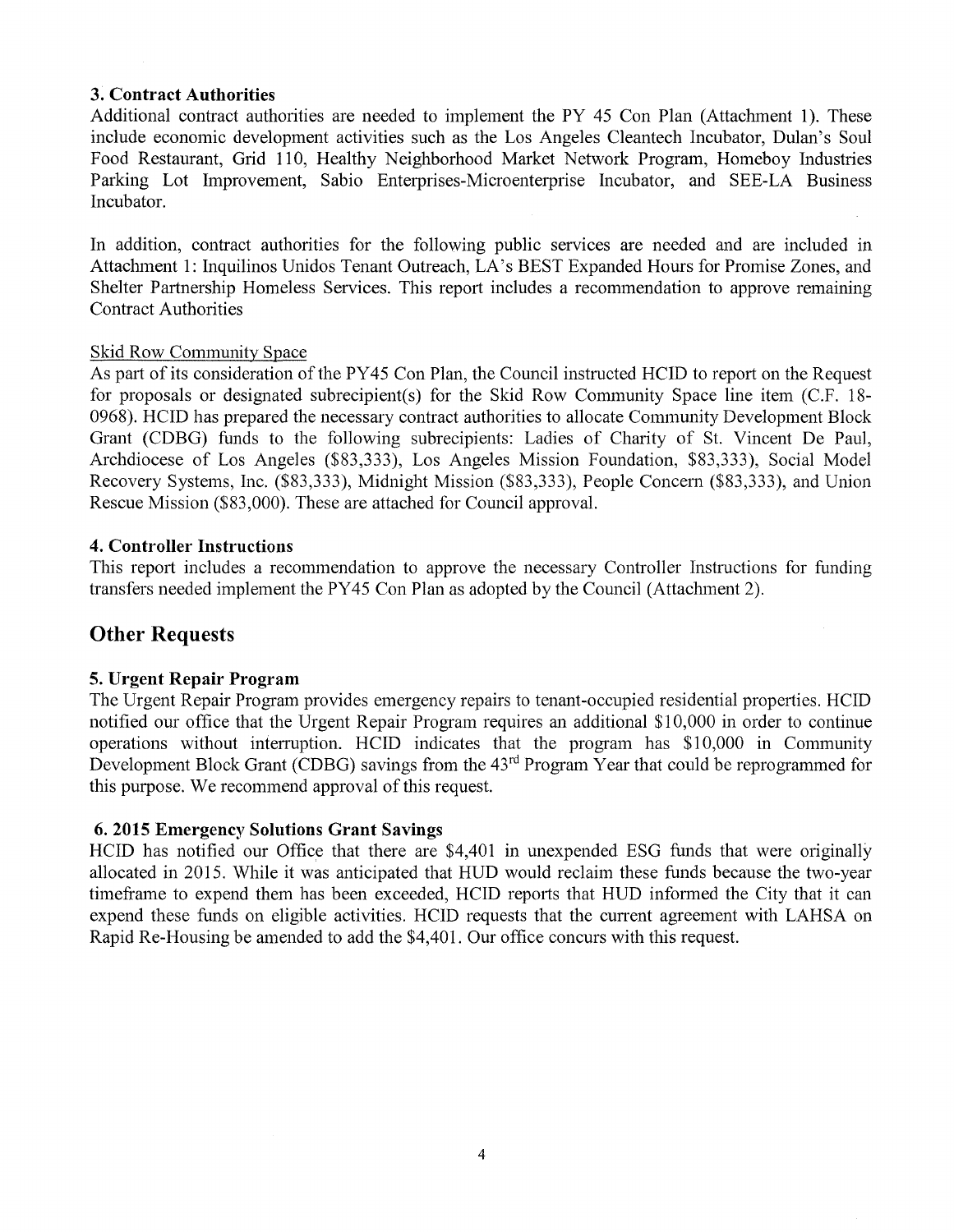# **Attachment 1 Contract Authorities 45th Program Year (2019-2020) Annual Action Plan**

| Economic Development (Revised)                         |    |
|--------------------------------------------------------|----|
| LAHSA-Los Angeles Homeless Service Authority (Revised) | 2. |
| Neighborhood Improvement Projects (Revised)            | 4  |
| <b>Other Public Services (Revised)</b>                 | 5. |
| <b>Skid Row Community Space</b>                        | 6. |
| Translation Services/Language Access Plan              |    |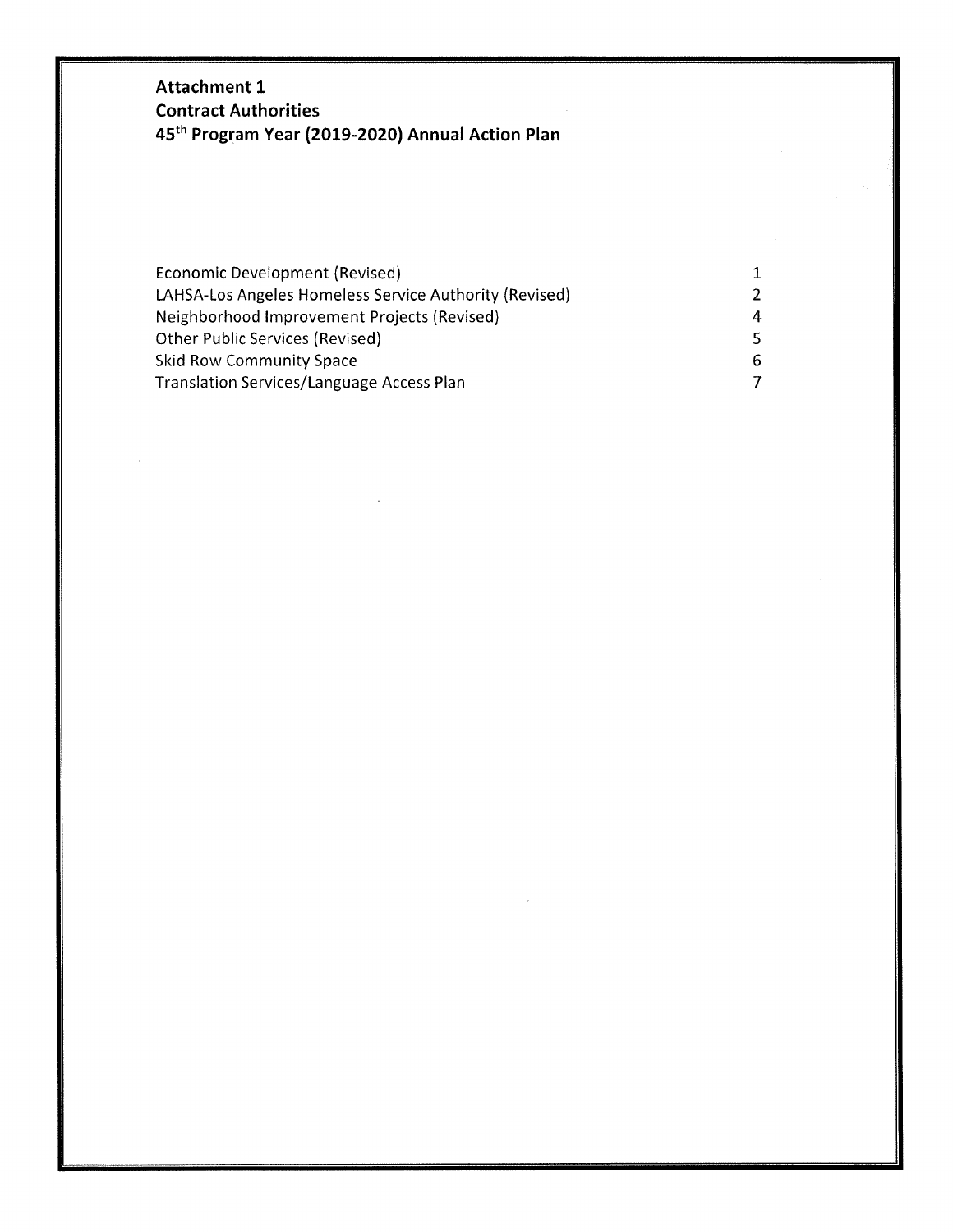#### **45th Program Year Consolidated Plan Recommendations for Contract Authorities**

#### **Economic and Workforce Development Department**

Economic Development (revised)

#### **Funding Source:**

CDBG—Economic Development-Other Programs

#### **Program Description:**

The City's Economic and Workforce Development Department (EWDD) Economic Development Division evaluates potential economic development projects and activities based on the Con Plan's priority needs, and how they impact economic opportunities principally for low-and moderate-income persons. The below projects will create jobs through site expansion and improvements, and promote business growth through providing assistance and support.

| <b>Project Name</b>                                                           | Contractor                                                                                                | Service<br>Area | <b>Prior CDBG</b><br>Funding | Contract#  | PY45 Amount     | Contract<br>Term         | <b>Total Contract</b><br>Amount | Proposed<br>Amend-ment<br># |
|-------------------------------------------------------------------------------|-----------------------------------------------------------------------------------------------------------|-----------------|------------------------------|------------|-----------------|--------------------------|---------------------------------|-----------------------------|
| LOS ANGELES CLEANTECH<br><b>INCUBATOR</b>                                     | LOS ANGELES CLEANTECH<br><b>INCUBATOR</b><br>525 S. Hewitt Street<br>Los Angeles, CA 90013                | Citywide        | \$.<br>3,336,250.00          | C-129463   | Ŝ.<br>1,721,563 | $4/1/2017$ -<br>06/30/20 | \$<br>5,057,813                 | 3                           |
| DULAN'S SOUL FOOD RESTAURANT<br>PROJECT                                       | PRESIDIO FOODS, INC.<br>3411 Westmount Ave.,<br>Los Angeles CA 90043                                      | CD <sub>8</sub> | \$<br>650,000.00             | New        | \$<br>190,000   | $07/1/19$ -<br>06/30/20  | \$<br>840,000                   | N/A                         |
| <b>GRID110 PROJECT</b>                                                        | GRID110, INC.<br>800 Wilshire Blvd., Suite 200<br>Los Angeles, CA 90017                                   | Citywide        | \$                           | New        | \$<br>425,000   | $07/1/19$ -<br>06/30/20  | \$<br>425,000                   | N/A                         |
| HEALTHY NEIGHBORHOOD MARKET 1000 N. Alameda Street,<br><b>NETWORK PROGRAM</b> | COMMUNITY PARTNERS<br>Suite 240<br>Los Angeles, CA 90012                                                  | Citywide        | Ś.                           | <b>New</b> | Ś.<br>500,000   | 07/01/19-<br>12/31/20    | \$<br>500,000                   | N/A                         |
| <b>HOMEBOY INDUSTRIES PARKING</b><br>LOT IMPROVEMENT                          | <b>HOMEBOY INDUSTRIES</b><br>130 West Bruno Street<br>Los Angeles, CA 90012                               | CD <sub>1</sub> | Ś<br>260,000.00              | New        | 150,000<br>Ś.   | 07/01/19-<br>12/31/20    | \$<br>410,000                   | N/A                         |
| SABIO ENTERPRISES -<br>MICROENTERPRISE INCUBATOR                              | SABIO ENTERPRISES, INC.<br>777 S. Alameda Street<br>Los Angeles CA 90021                                  | Citywide        | \$                           | New        | \$<br>225,000   | 07/01/19-<br>06/30/20    | \$<br>225,000                   | N/A                         |
| SEE-LA FOOD BUSINESS INCUBATOR                                                | Sustainable Economic<br>Enterprises of Los Angeles<br>1125 W. 6th Street, 5th Fl.<br>Los Angeles CA 90017 | Citywide        | \$.                          | New        | \$<br>130,000   | 07/01/19-<br>06/30/20    | \$<br>130,000                   | N/A                         |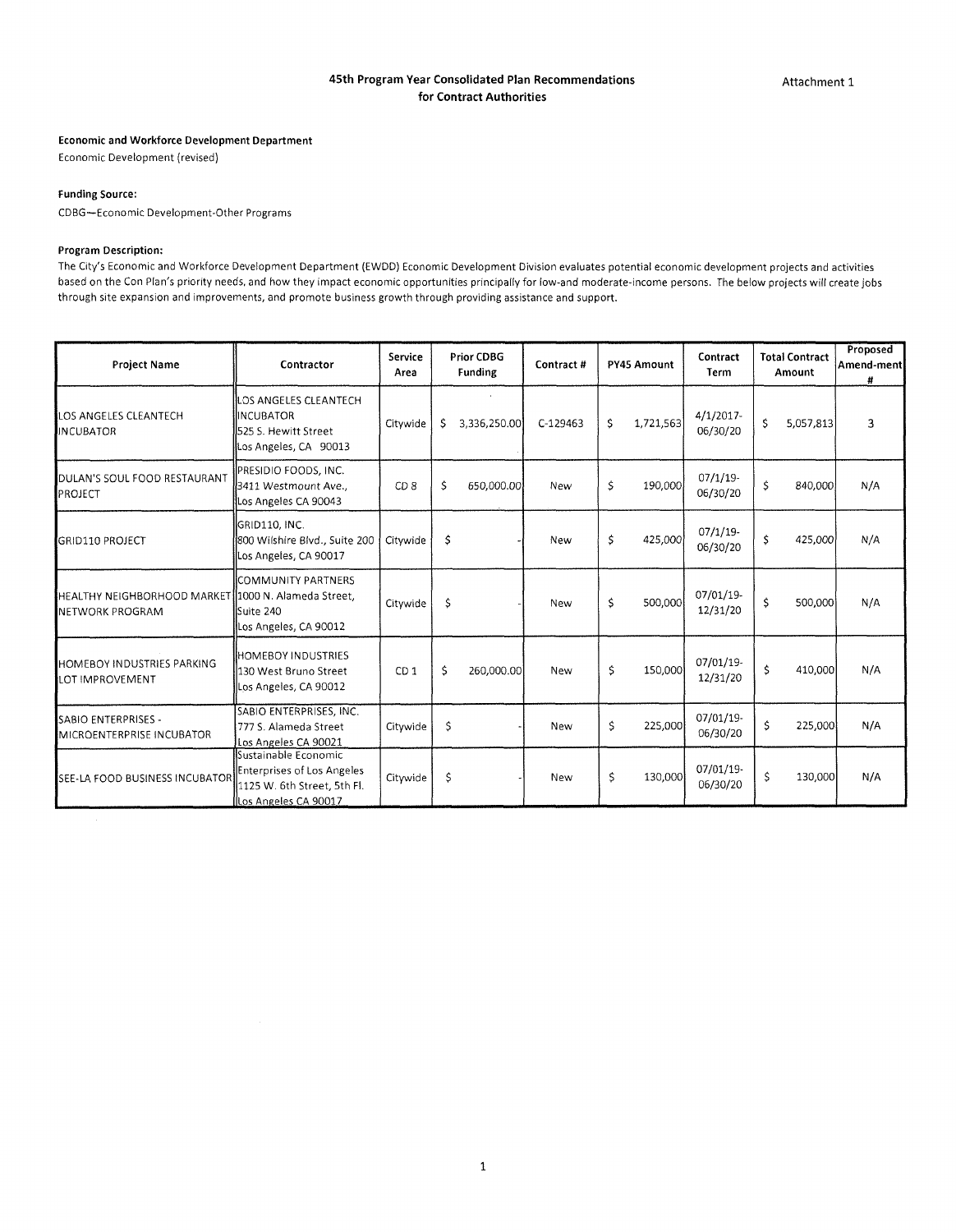## **45th Program Year Consolidated Plan Recommendations for Contract Authorities**

#### **Los Angeles Housing + Community Investment Department**

**Los Angeles Homeless Services Authority (LAHSA) (Revised)**

| <b>Funding Sources:</b>                                                      |                    |
|------------------------------------------------------------------------------|--------------------|
| <b>Emergency Solutions Grant (ESG)</b>                                       | $5\quad 4.415.910$ |
| Community Development Block Grant (CDBG)-Public Services &<br>Administration | 232,200            |
| TOTAL FUNDING \$ 4,648,110                                                   |                    |

#### Term of Performance:

July 1, 2019-June 30, 2020 (CDBG Contracts)

July 1, 2019-June 30, 2020 with option to renew for one addional one-year term (ESG Contracts)

#### **Program Description:**

#### CDBG — Planning/Administration

This category includes one CDBG-funded activity, Technical Assistance. This is for <sup>a</sup> consultant on homelessness reduction and prevention policies, programs and services.

#### <u> CDBG & ESG — Homeless Emergency Shelter & Services</u>

Provides funding for emergency and supportive services to homeless persons; also provides emergency shelter (including winter shelter program activities), housing, and referral and supportive services to homeless families. This category includes the following ESG-funded activities that are listed as separate line items in the 44th Year Consolidated Plan budget: Winter Shelter and Homeless Emergency Shelter and Services.

#### ESG — Homeless Prevention and Rapid Re-Housing (HPRP)

Provides funding for primarily rapid re-housing activities and may include, on <sup>a</sup> very limited basis, homelessness prevention and diversion activities. Activities may include various forms of financial assistance (rental application fee, security deposit, prior month's rent, utility deposit and arrears) and housing relocation and stabilization services such as housing search and placement, housing stability case management, mediation, legal services, and credit repair.

#### ESG — Homeless Management Information System (HMIS)

Funds used by LAHSA for administration and the continued operation of HMIS for data collection, analysis and evaluation, and reporting as mandated by HUD. Funds allocated for HMIS will include system oversight, training on data support, and reporting for homeless program providers and the L.A. Continuum of Care.

#### <u>ESG — Downtown Drop In Center - Oasis at San Julian</u>

The Oasis at San Julian will provide shelter and recuperative services for homeless persons who will benefit from clinical health services but do not require hosptialization. CDBG funds will be used for building operations and security and funds from County Department of Health Services will provide clinical care.

#### ESG — Winter Shelter

The Winter Shelter Program is <sup>a</sup> seasonal program designed to open additional emergency beds around the city during the most severe winter evenings (December 1 to March 15). Two meals, transportation to and from the sites, showers, and toilets are also made available to homeless individuals, as well as limited case management services and housing referrals and placements.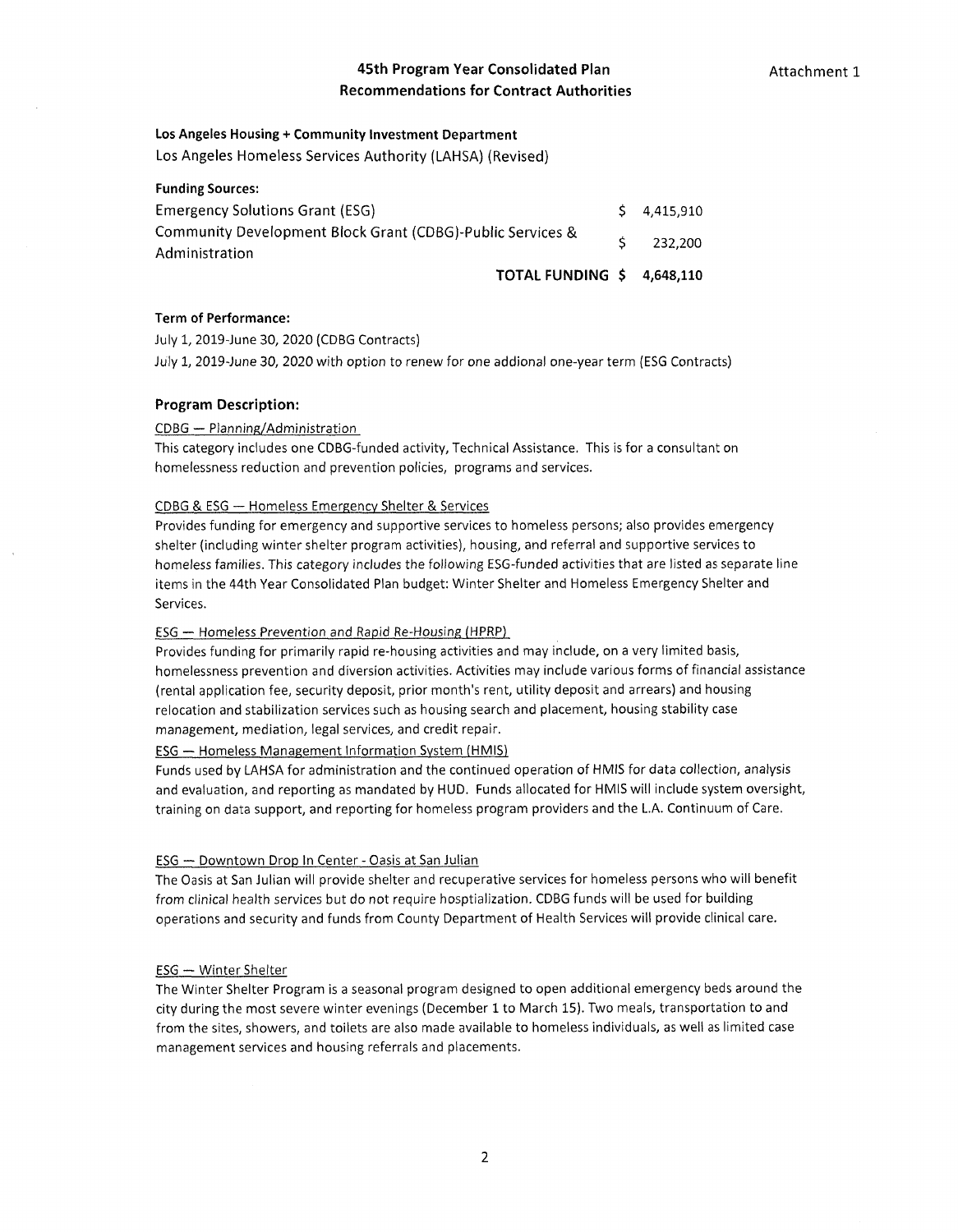# **45th Program Year Consolidated Plan Recommendations for Contract Authorities**

| <b>Project Title</b>                                         | <b>Contract No.</b> | <b>CDBG Funding</b> |  |  |  |  |
|--------------------------------------------------------------|---------------------|---------------------|--|--|--|--|
| <b>Community Development Block Grant (CDBG)</b>              |                     |                     |  |  |  |  |
| Technical Assistance (Administration)                        | <b>New</b>          | \$<br>80,000        |  |  |  |  |
| Homeless Emergency Shelter & Services                        | <b>New</b>          | \$<br>152,200       |  |  |  |  |
| <b>TOTAL CDBG</b>                                            |                     | \$<br>232,200       |  |  |  |  |
| <b>Emergency Solutions Grant (ESG)</b>                       |                     |                     |  |  |  |  |
| <b>Project Title</b>                                         | <b>Contract No.</b> | <b>ESG Funding</b>  |  |  |  |  |
| Homelessness Prevention and Rapid Re-housing (HPRP)          | New                 | 1,204,164<br>Ŝ.     |  |  |  |  |
| Homeless Management Information System (HMIS)/Administration | <b>New</b>          | \$<br>432,486       |  |  |  |  |
| Non-Shelter Subtotal                                         |                     | \$<br>1,636,650     |  |  |  |  |
| Homeless Emergency Shelter & Services                        | <b>New</b>          | \$<br>933,184       |  |  |  |  |
| Winter Shelter Program                                       | <b>New</b>          | \$<br>1,446,076     |  |  |  |  |
| Downtown Drop In Center - Oasis at San Julian                | <b>New</b>          | \$<br>400,000       |  |  |  |  |
| Shelter Subtotal                                             |                     |                     |  |  |  |  |
| <b>TOTAL ESG</b>                                             |                     | \$<br>4,415,910     |  |  |  |  |

**TOTAL CONTRACT FUNDING \$ 4,648,110**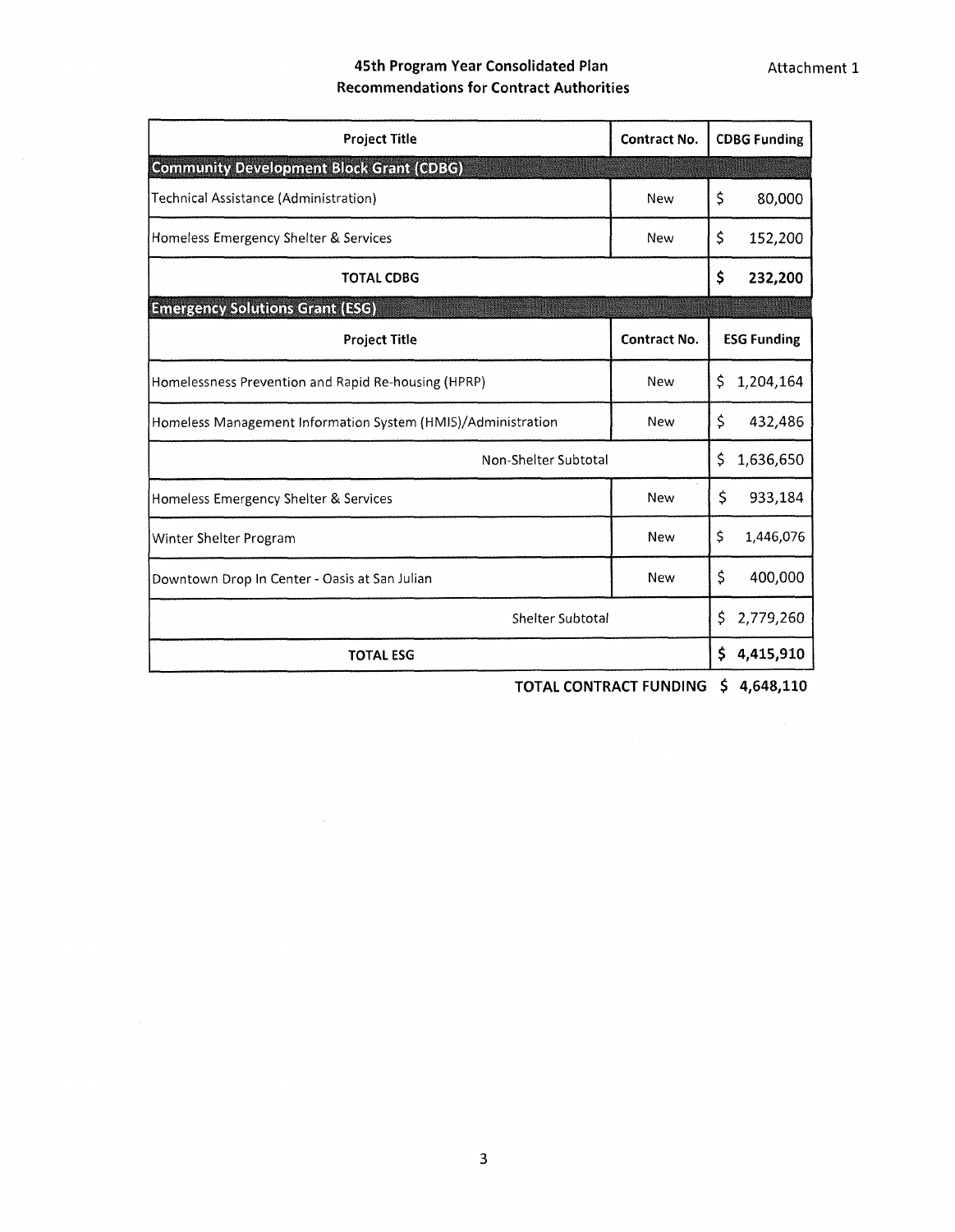#### **Los Angeles Housing and Community Investment Department** Neighborhood Improvement Projects (Revised)

**Funding Sources:**

CDBG - Neighborhood Improvements

#### **Description:**

Neighborhood Improvement projects are construction, improvements and/or renovations to various facilities owned and/or operated by nonprofit agencies or City departments.

 $\sim$ 

| Council<br><b>Project Name</b><br>District                           |                                                   | Contractor                                                          | Contract<br>$\pmb{\ast}$                                | <b>Contract Term</b>                                       | PY45 CDBG      | <b>Contract Total</b> |
|----------------------------------------------------------------------|---------------------------------------------------|---------------------------------------------------------------------|---------------------------------------------------------|------------------------------------------------------------|----------------|-----------------------|
| Amistad de Los Angeles Renovation                                    | 9                                                 | Epidaurus                                                           | new                                                     | 7/1/2019 - 6/30/2022<br>plus 15 years service<br>payback   | \$1,500,000    | \$1,500,000           |
| Central Jefferson Greening Alley and<br>Mural                        | 9                                                 | The Trust for Public Land                                           | new                                                     | 7/1/2019 - 6/30/2023                                       | \$957,486      | \$957,486             |
| Clínica Romero Transformation Project                                | 14                                                | Clinica MSR, Oscar A<br>Romero                                      | new                                                     | 7/1/2019 - 6/30/2022<br>plus 5 years service<br>payback    | \$400,000      | \$400,000             |
| James Wood Community Center                                          | 14                                                | Single Room Occupancy<br><b>Housing Corporation</b>                 | new                                                     | 7/1/2019 - 6/30/2022<br>plus 5 years service<br>payback    | \$200,000      | \$200,000             |
| La Posada Housing Rehabilitation                                     | New Economics for<br>$\mathbf{1}$<br>new<br>Women |                                                                     | 7/1/2019 - 6/30/2022<br>plus 8 years service<br>payback | \$800,000                                                  | \$800,000      |                       |
| Weingart East LA YMCA Renovation                                     | 14                                                | Young Men's Christian<br>Association of<br>Metropolitan Los Angeles | new                                                     | 7/1/2019 - 6/30/2022<br>plus 6.8 service payback           | \$682,000      | \$682,000             |
| Building Improvement Fund (Family<br>Source Non-Profit owned)        | 13                                                | P.F. Bresee Foundation                                              | new                                                     | 7/1/2019 - 6/30/2022                                       | \$208,800.00   | \$208,800.00          |
| <b>Building Improvement Fund (Family</b><br>Source Non-Profit owned) | 3                                                 | New Economics for<br>Women                                          | new                                                     | 7/1/2019 - 6/30/2022<br>plus 5 years service<br>payback    | \$117,450.00   | \$117,450.00          |
| Building Improvement Fund (Family<br>15<br>Source Non-Profit owned)  |                                                   | Toberman Neighborhood<br>Center, Inc                                | new                                                     | 7/1/2019 - 6/30/2022<br>plus 5 years service<br>payback    | \$372,675.00   | \$372,675.00          |
| Building Improvement Fund (Family<br>Source Non-Profit owned)        | 13                                                | El Centro del Pueblo<br>(Lemoyne St.)                               | new                                                     | 7/1/2019 - 6/30/2022<br>plus 5 years service<br>payback    | \$394,575.00   | \$394,575.00          |
| Building Improvement Fund (Family<br>Source Non-Profit owned)        | 13                                                | El Centro del Pueblo<br>(Sunset Blvd.)                              | new                                                     | 7/1/2019 - 6/30/2022<br>plus 5 years service<br>payback    | \$101,250.00   | \$101,250.00          |
| Building Improvement Fund (Family<br>Source Non-Profit owned)        | 9                                                 | All Peoples Community<br>Center                                     | new                                                     | 7/1/2019 - 6/30/2022<br>plus 15.4 years service<br>payback | \$1,539,675.00 | \$1,539,675.00        |
| Pacoima Community Center<br>Rehabilitation                           | 7                                                 | El Nido Family Centers                                              | new                                                     | 7/1/2019 - 6/30/2022<br>plus 5 years service<br>payback    | \$83,142.00    | \$83,142.00           |

 $\sim$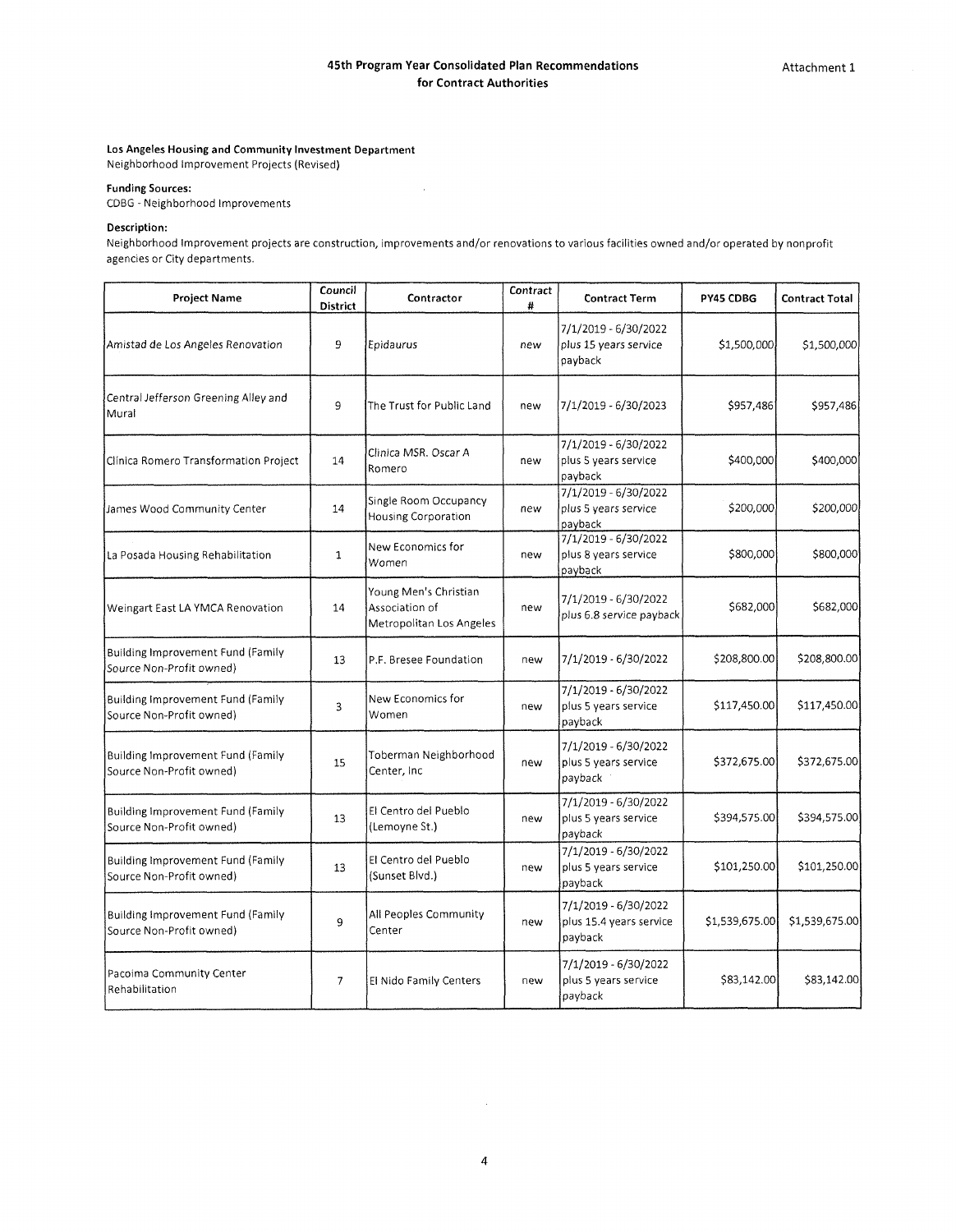## **Los Angeles Housing and Community Investment Department**

Other Public Services (Revised)

**Funding Sources:** CDBG - Public Services

#### **Term of Performance:**

July 1, 2019-June 30, 2020

## **Program Description:**

| Inquilinos Unidos Tenant<br>l Outreach                 | Assist low-income tenants with affordable housing issues, including eviction<br>prevention, homelessness prevention/ reduction, lead poisoning education, and bridge<br>housing.                                                                                                                               |
|--------------------------------------------------------|----------------------------------------------------------------------------------------------------------------------------------------------------------------------------------------------------------------------------------------------------------------------------------------------------------------|
| LA's BEST Expanded Hours for<br>lPromise Zones         | LA's BEST Free Summer Learning Program to expand hours and reach every elementary<br>school in the Promise Zones. LA's BEST services will keep children engaged and active,<br>prevent summer learning loss, and negative health outcomes that disproportionately<br>affect children from low-income families. |
| <b>Shelter Partnership Homeless</b><br><b>Services</b> | Food, clothing, backpacks, blankets and other essential items will be provided to low<br>income and homeless families and individuals.                                                                                                                                                                         |

| <b>Project Name</b>                                  | Council<br><b>District</b> | Contractor          | Contract # | PY45 CDBG | <b>Contract Total</b> |
|------------------------------------------------------|----------------------------|---------------------|------------|-----------|-----------------------|
| Inquilinos Unidos Tenant Outreach                    | Citywide                   | Inquilinos Unidos   | new        | \$150,000 | \$150,000             |
| LA's Best Expanded Hours in<br><b>IPromise Zones</b> | 1, 8, 9, 10,<br>13, 15     | LA's BEST           | new        | \$813,989 | \$813.989             |
| Shelter Partnership Homeless<br>l Services           | Citywide                   | Shelter Partnership | new        | \$50,000  | \$50,000              |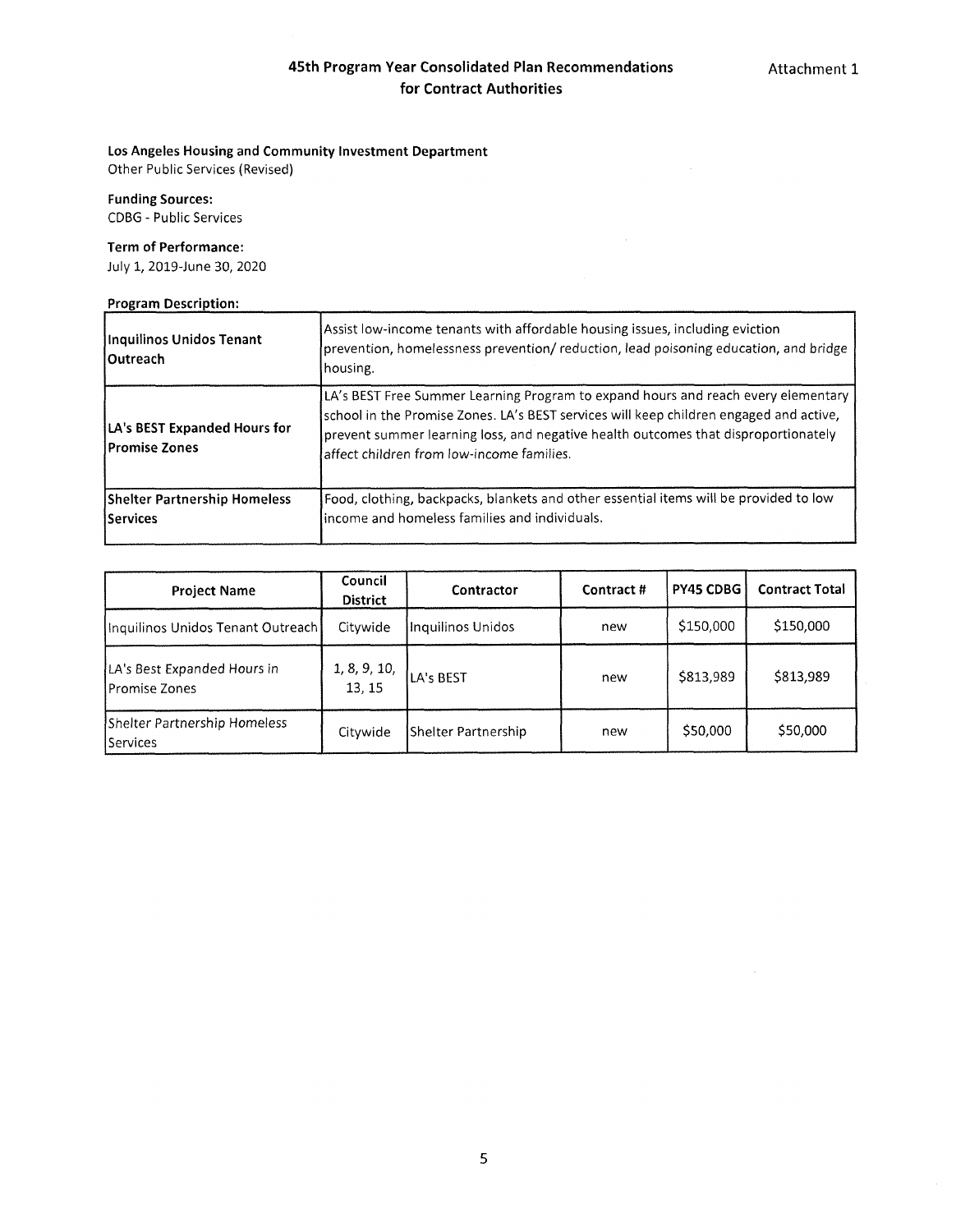# **45th Program Year Consolidated Plan Recommendations for Contract Authorities**

**Attachment 1**

## Los Angeles Housing and Community Investment Department

Skid Row Community Space

**Funding Sources:** CDBG-Public Services \$500,000

# **Term of Performance**

July 1, 2019-June 30, 2020

## **Description:**

The agencies below are designated as subrecipients of CDBG. A Request for Proposals is not needed.

There is an urgent need for more community space to provide the opportunity for approximately 2,000 people living outdoors to come indoors. Funding will assist organizations with adapting their existing space with with things such as paint, furniture, and audio-visual equipment to reflect the provision of trauma informed care services. Skid Row-based nonprofits submitted applications for these funds.

| <b>Agency</b>                                                           | <b>Address</b>                                                                   | Contract<br>No. |    | Contract<br><b>Amount</b> |  |
|-------------------------------------------------------------------------|----------------------------------------------------------------------------------|-----------------|----|---------------------------|--|
| Ladies of Charity of St. Vincent De Paul,<br>Archdiocese of Los Angeles | 231 Winston St.<br>Los Angeles 90013                                             | <b>New</b>      | \$ | 83,333                    |  |
| Los Angeles Mission Foundation                                          | 303 E 5th St.<br>Los Angeles 90013                                               | <b>New</b>      | \$ | 83,333                    |  |
| Social Model Recovery Systems, Inc.                                     | 800 and 804 E 6th St.<br>Los Angeles 90013                                       | <b>New</b>      | \$ | 83,333                    |  |
| The Midnight Mission                                                    | 601 S San Pedro St.<br>Los Angeles 90014                                         | <b>New</b>      | \$ | 83,333                    |  |
| The People Concern                                                      | 527 Crocker St.<br>Los Angeles 90013<br>526 S San Pedro St.<br>Los Angeles 90013 | <b>New</b>      | \$ | 83,333                    |  |
| <b>Union Rescue Mission</b>                                             | 545 S San Pedro St.<br>Los Angeles 90013                                         | <b>New</b>      | \$ | 83,333                    |  |
| Total                                                                   |                                                                                  |                 | Ś. | 499,998                   |  |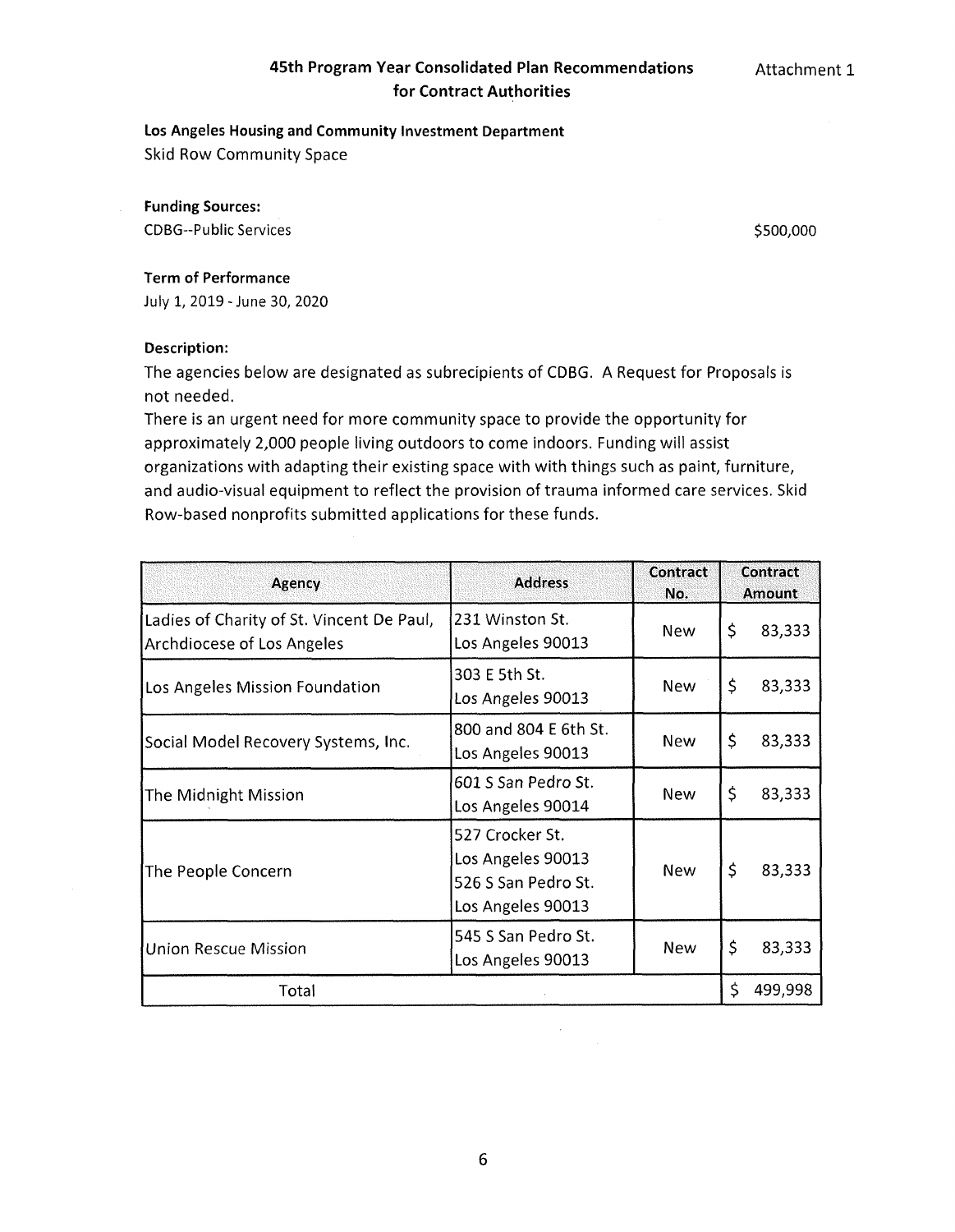#### **Los Angeles Housing and Community Investment Department**

Translation Services/Language Access Plan Implementation

#### **Funding Sources:**

See funding sources below.

#### **Procurement:**

The City Attorney's Office initiated a Request for Proposal (RFP) on March 13, 2014 to obtain interpreter and translation services. To accommodate an urgent need, HCID received authority in the 43rd Year Consolidated Plan to utilize the Office of the City Attorney's RFP (C.F.# 16-1091) and to execute <sup>a</sup> contract with Languages4You Translation Agency.

#### **Program Description:**

Per Executed Order 13166, the Language Access Implementation Plan provides interpreter and translation services to limited English speaking individuals who are being served by federally-funded programs. Vital documents such as program descriptions, applications, eligibility requirements and other program guidelines critical for program participation must be translated by language professionals. HCID has an ongoing and urgent need for language interpretation and translation resources to comply with the federal mandate.

| Contractor                                                     | Contract<br>Number | Proposed<br>Amend-<br>ment No. | New Proposed<br><b>Contract Term</b> | Existing<br>Contract<br>Amount | <b>Rent Fund</b><br>440* | Code<br>Fund<br>41M* | <b>AcHF Fund</b><br>$10D*$ | Amend-<br>ment Total | New<br>Contract<br>Total |
|----------------------------------------------------------------|--------------------|--------------------------------|--------------------------------------|--------------------------------|--------------------------|----------------------|----------------------------|----------------------|--------------------------|
| Delia Torres dba<br>Languages4You<br><b>Translation Agency</b> | 131089             | 2                              | $8/1/17 -$<br>7/31/20                | 150.000                        | 12.000                   | \$ 36,587            | 30.000                     | Ŝ.                   | 78.587 \$228.587         |

'Addition of Funds is subject to approval by the Council and Mayor of the FY 2019-20 budget.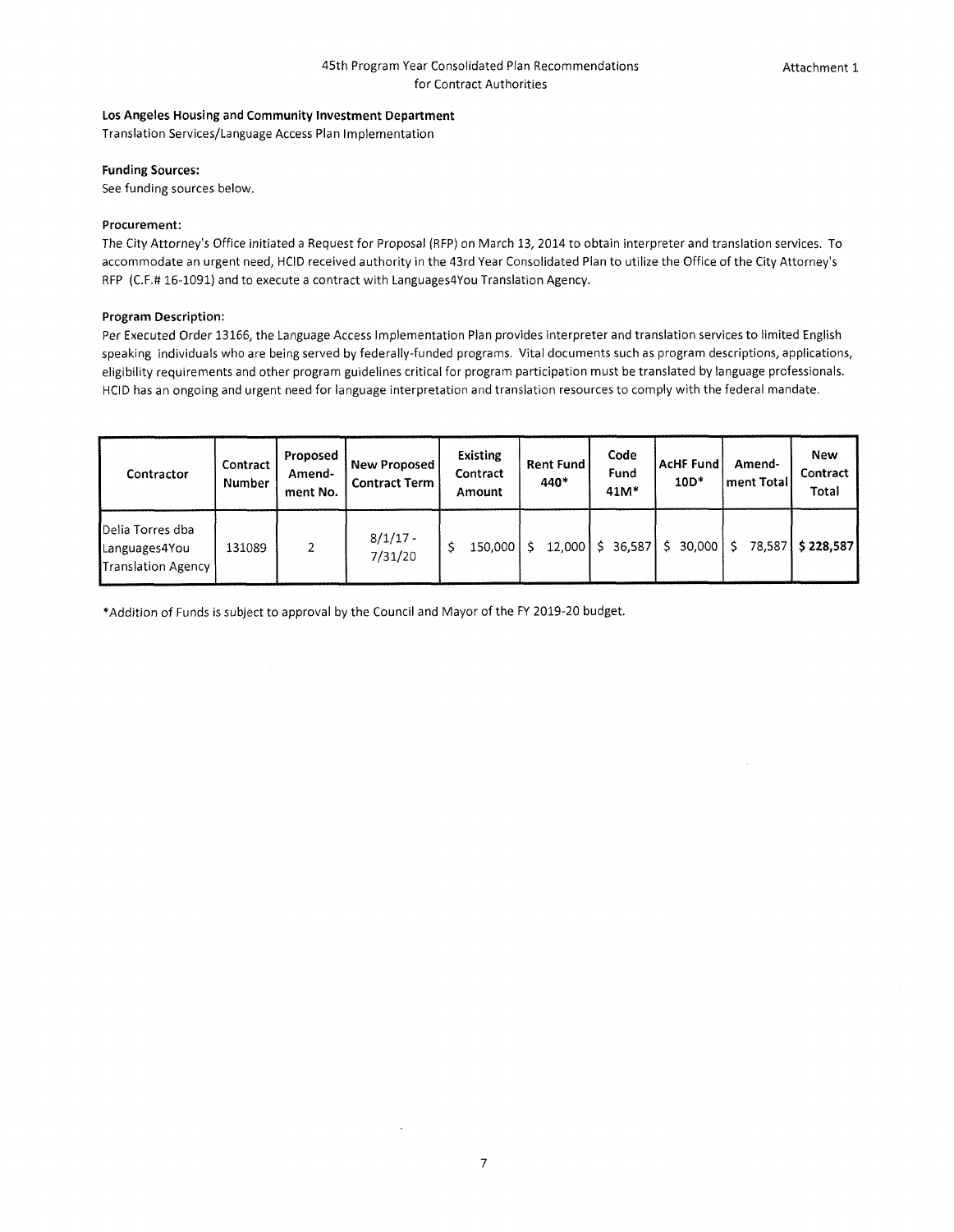1) For Fiscal Year 2019-2020, **AUTHORIZE** the Controller to:

## **Community Development Block Grant**

a) Establish new accounts and increase/decrease amounts within the Community Development Trust Fund No. 424 as follows:

| <b>Account</b> | <b>Title</b>                                                           | Amount       |
|----------------|------------------------------------------------------------------------|--------------|
| 43S102         | Aging                                                                  | (63, 804.00) |
| 43S108         | <b>Building and Safety</b>                                             | 1,553,945.00 |
| 43S112         | City Attorney Residential Enforcement (CARE)                           | 88,474.00    |
| 43S112         | City Attorney Task Force for Apartment and Rental Properties<br>(TARP) | 265,491.00   |
| 43S112         | <b>City Attorney</b>                                                   | 155.00       |
| 43S122         | Economic Workforce Investment                                          | 53,206.00    |
| 43S168         | Personnel                                                              | 29,761.00    |
| 43S207         | Fair Housing                                                           | 510,500.00   |
| 43S248         | Los Angeles Cleantech Incubator                                        | 1,721,563.00 |
| 43S260         | <b>Grid 110</b>                                                        | 425,000.00   |
| 43S278         | Dulan's Soul Food Restaurant Project                                   | 190,000.00   |
| 43S281         | Lead Hazard Remediation and Healthy Homes Program                      | 385,000.00   |
| 43S285         | Sabio Enterprises - Microenterprise Incubator                          | 225,000.00   |
| 43S286         | SEE-LA Food Business Incubator                                         | 130,000.00   |
| 43S291         | Reimbursements to General Fund City Attorney (CARE)                    | 61,526.00    |
| 43S291         | Reimbursements to General Fund City Attorney (TARP)                    | 184,509.00   |
| 43S299         | Reimbursements to the General Fund-City Attorney                       | 31,158.00    |
| 43S299         | Reimbursements to the General Fund-Personnel                           | 1,692.00     |
| 43S299         | Reimbursements to the General Fund-Planning                            | (718.00)     |
| 43S299         | Reimbursements to the General Fund-Building and Safety                 | 386,828.00   |
| 43S318         | Shelter Partnership                                                    | 50,000.00    |
| 43S354         | LAHSA Homeless Emergency Services                                      | 152,200.00   |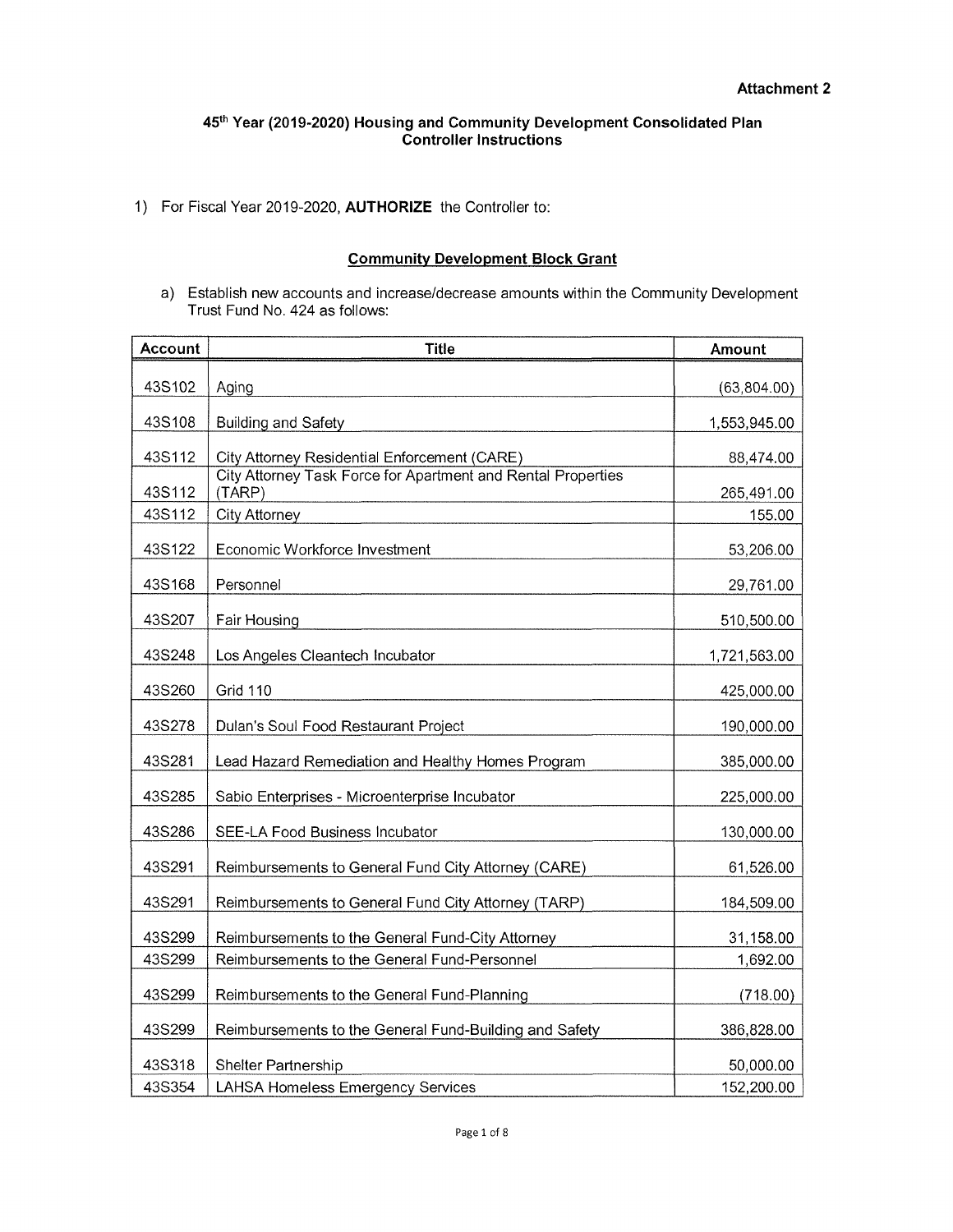| 45th Year (2019-2020) Housing and Community Development Consolidated Plan |
|---------------------------------------------------------------------------|
| <b>Controller Instructions</b>                                            |

 $\mathcal{L}^{\text{max}}_{\text{max}}$ 

| <b>Account</b> | <b>Title</b>                                              | <b>Amount</b> |
|----------------|-----------------------------------------------------------|---------------|
| 43S354         | JEDI Zone Façade Improvement                              | 200,000.00    |
| 43S361         | Homeboy Industries Parking Lot Improvements               | 150,000.00    |
| 43S420         | Aging Delivery System                                     | 550,000.00    |
| 43S421         | Sun Valley Street Lighting                                | 1,040,706.00  |
| 43S422         | Healthy Neighborhood Market Network Program               | 500,000.00    |
| 43S461         | Elysian Valley Lighting Project                           | 740,706.00    |
| 43S505         | Celes King III Pool Replacement                           | 2,000,000.00  |
| 43S558         | Slum & Blight Studies                                     | 100,000.00    |
| 43S559         | Urgent Repair Program                                     | 75,000.00     |
| 43S581         | <b>Domestic Violence Shelters</b>                         | 2,646,439.00  |
| 43S582         | FamilySource Centers                                      | 5,761,227.00  |
| 43S586         | LA BusinessSource Program                                 | 4,725,000.00  |
| 43S588         | Single Family Rehabilitation - Handyworker                | 1,394,027.00  |
| 43S590         | <b>LAHSA Technical Assistance</b>                         | 80,000.00     |
| 43S594         | Environmental                                             | 20,000.00     |
| 43S595         | Algin Sutton Pool                                         | 1,000,000.00  |
| 43S630         | Louise Park ADA Restroom Improvements                     | 550,000.00    |
| 43S692         | Neighborhood Stabilization Study for South LA             | 100,000.00    |
| 43S707         | Building Improvement Fund (Family Source Nonprofit Owned) | 2,734,425.00  |
| 43S710         | Keswick Pocket Park                                       | 1,000,000.00  |
| 43S728         | <b>HCID Program Delivery</b>                              | 1,341,920.00  |
| 43S733         | DV Shelter Improvement Capital Project                    | 500,000.00    |
| 43S734         | <b>BCA/Prevailing Wage Labor Compliance Services</b>      | 37,474.00     |
| 43S735         | Amistad de Los Angeles Restoration                        | 1,500,000.00  |
| 43S736         | Central Jefferson Greening Alley and Mural                | 957,486.00    |
| 43S737         | Clinica Romero Transformation Project                     | 400,000.00    |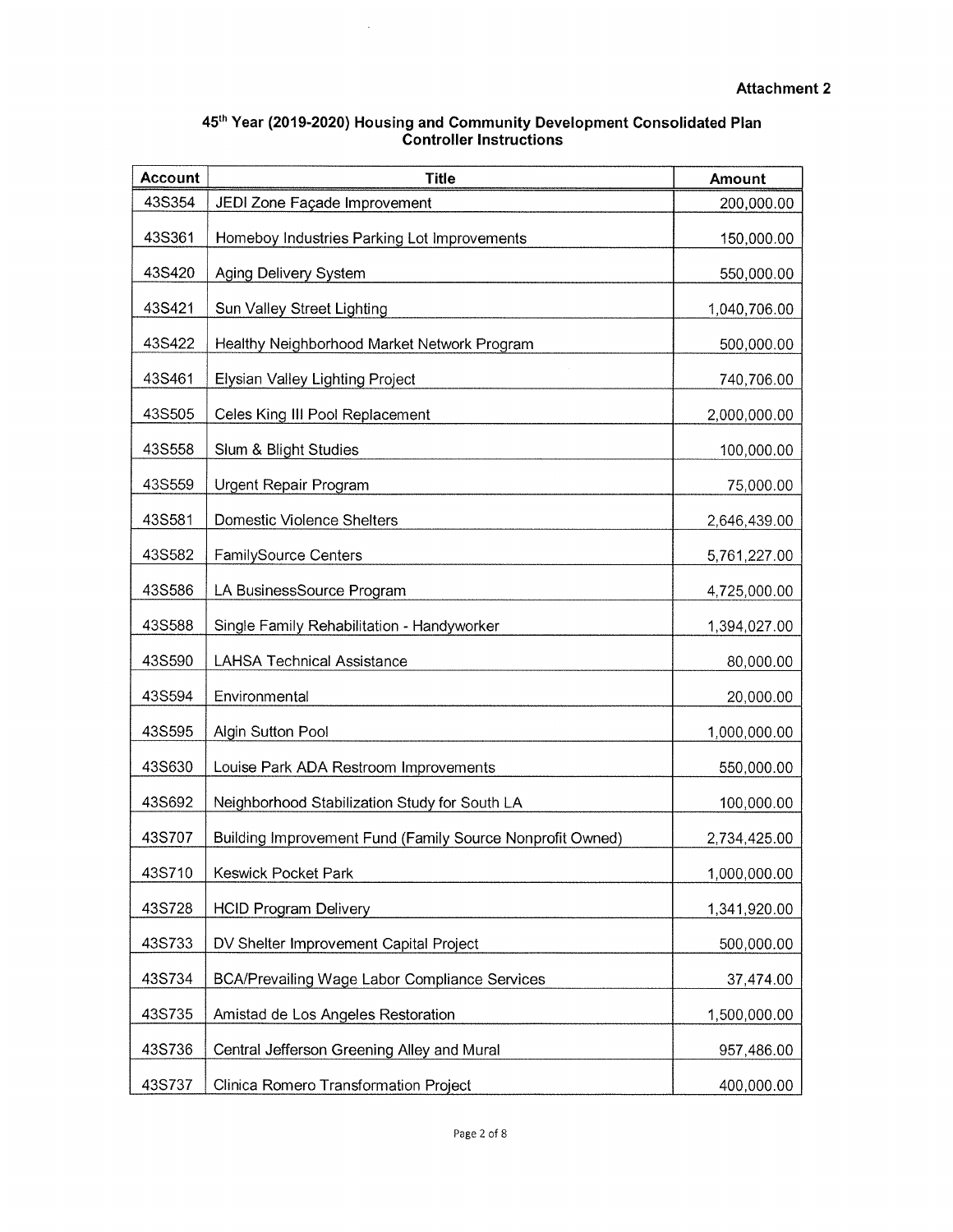$\sim$ 

| 45th Year (2019-2020) Housing and Community Development Consolidated Plan |
|---------------------------------------------------------------------------|
| <b>Controller Instructions</b>                                            |

| <b>Account</b> | <b>Title</b>                                             | Amount        |
|----------------|----------------------------------------------------------|---------------|
| 43S739         | Hermon Park Playground                                   | 400,000.00    |
| 43S740         | James Wood Memorial Community Center                     | 200,000.00    |
| 43S742         | Lincoln Park Playground                                  | 500,000.00    |
| 43S743         | Pacoima Community Center Rehabilitation (El Nido FSC)    | 83,142.00     |
| 43S744         | Panorama City CD 6 Street Lighting                       | 800,706.00    |
| 43S770         | North Hollywood Area 3 Street Lighting                   | 640,706.00    |
| 43S771         | MacArthur Park Improvements                              | 600,000.00    |
| 43S7741        | La Posada Housing Rehabilitation                         | 800,000.00    |
| 43S780         | Pico Union Pocket Park                                   | 250,000.00    |
| 43S781         | Richardson Family Park Playground                        | 350,000.00    |
| 43S782         | Rose Hills Recreation Center HVAC & Playground           | 600,000.00    |
| 43S783         | Skid Row Neighborhood Improvements                       | 4,384,927.00  |
| 43S784         | Summit View Sidewalk & Public Improvements Construction  | 1,514,655.00  |
| 43S785         | Valley Park Plaza Playground                             | 950,000.00    |
| 43S786         | Vermont Square Library Improvements                      | 450,000.00    |
| 43S787         | Watts Skate Park                                         | 1,300,000.00  |
| 43S788         | Weingart East LA YMCA Renovation                         | 682,000.00    |
| 43S789         | Citywide Training on CDBG Administration                 | 60,000.00     |
| 43S790         | Information Systems Improvements for CDBG Administration | 100,000.00    |
| 43S872         | <b>Children's Saving Acct</b>                            | 330,000.00    |
| 43S873         | Displacement Right to Council                            | 937,000.00    |
| 43S874         | Inquilinos Unidos - Tenant Outreach                      | 150,000.00    |
| 43S875         | LA's Best - Promise Zones                                | 813,989.00    |
| 43S876         | Skid Row Community Space                                 | 500,000.00    |
|                | <b>Total</b>                                             | 53,883,021.00 |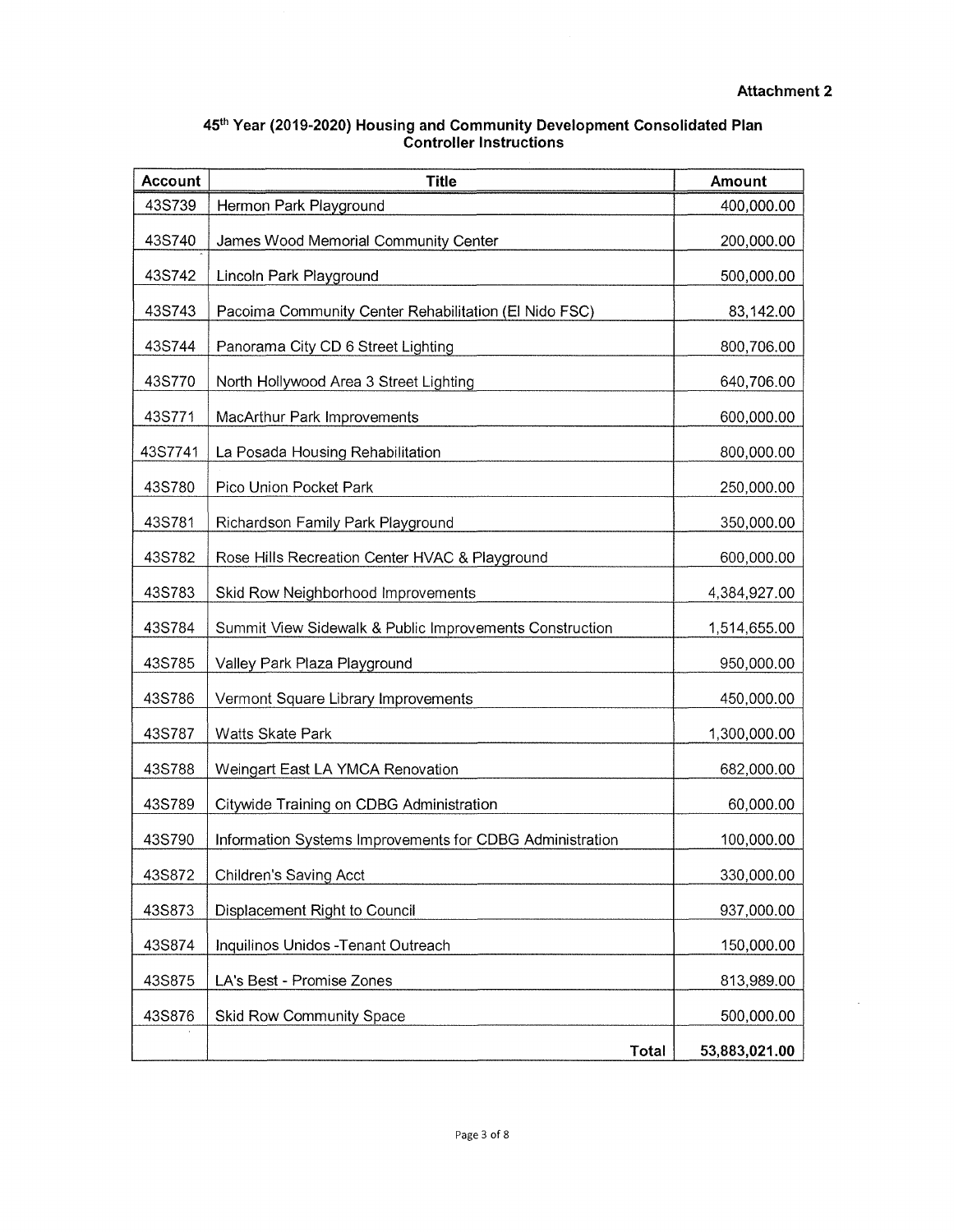- b) Decrease appropriations in the amount of \$63,804 Account No. 001010 Salaries within Fund No. 100/02 Department of Aging.
- c) Appropriate \$1,553,945 for the PACE Program within Fund No. 100/08 Building and Safety as follows:

| Account | Title                         | Amount    |
|---------|-------------------------------|-----------|
| 001010  | <b>Salaries</b>               | 1,510,900 |
| 003040  | <b>Contractual Services</b>   | 13,730    |
| 003310  | <b>Transportation Expense</b> | 29,315    |
|         | Total                         | 1,553,945 |

- d) Appropriate \$354,120 in Account No. 001010 Salaries within Fund No. 100/12 City Attorney for the TARP-\$264,491, CARE- \$88,474 and Administration-\$155.
- e) Appropriate \$53,206 in Account No. 001010 Salaries within Fund No. 100/22 Economic and Workforce Development Department for Administration and Program Delivery.
- Appropriate \$29,761 in Account No. 001010 Salaries within Fund No. 100/66 Personnel for f) Administration.
- 9) Decrease appropriations within the Community Development Trust Fund No. 424 as follows:

| Account | Title                                                 | Amount     |
|---------|-------------------------------------------------------|------------|
| 22K253  | <b>Lifeway Connection Center</b>                      | 265,385.21 |
| 22K309  | Family Source                                         | 64,525.41  |
| 22K381  | <b>LAHSA Special Economic Development</b>             | 70.51      |
| 43L582  | <b>Family Source</b>                                  | 19,684.91  |
| 43M143  | Housing and Community Development                     | 80.22      |
| 43M176  | PW-Contract Administration                            | 21,694.95  |
| 43M247  | <b>VEDC Restore La</b>                                | 859.49     |
| 43M254  | <b>VEDC</b> Incubator                                 | 250,000.00 |
| 43M350  | LAHSA                                                 | 1,733.00   |
| 43M57F  | Sidewalk Repair Fund                                  | 196,562.99 |
| 43M586  | LA Businessource Program                              | 1,455.00   |
| 43N140  | Southwest Los Angeles Animal Services, Jefferson Park | 2,501.05   |
| 43N184  | Van Nuys And Lemay Street Lighting Project            | 71,222.26  |
| 43N468  | Southwest Los Angeles Animal Services, Jefferson Park | 282,199.00 |
| 43N582  | Familysource Centers-Nonprofit Managed                | 0.06       |
| 43N596  | Washington Irving Middle School Soccer Field          | 38,811.34  |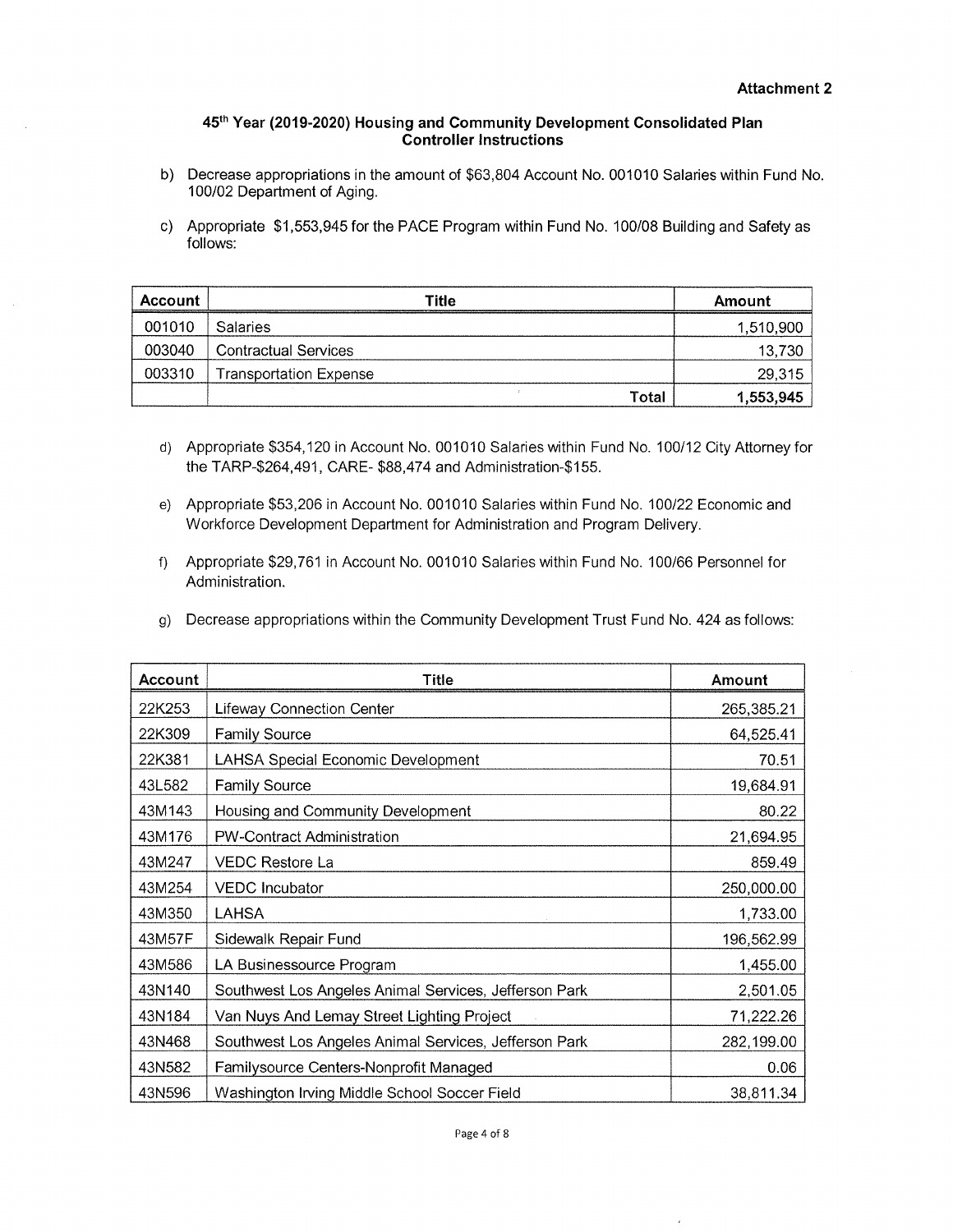| <b>Account</b> | Title                                                                     | Amount       |
|----------------|---------------------------------------------------------------------------|--------------|
| 43N682         | Southwest Los Angeles Animal Services, Jefferson Park                     | 120,330.57   |
| 43N706         | Elysian Pk Bishop Cnyn Baseball Flds                                      | 6,400.00     |
| 43P140         | <b>General Services</b>                                                   | 12,382.44    |
| 43P184         | PW-Street Lighting                                                        | 165, 147. 18 |
| 43P260         | <b>GRID 110</b>                                                           | 0.01         |
| 43P299         | Reimbursements to General Fund                                            | 7,751.69     |
| 43P588         | Single Family Rehab - Handyworker                                         | 7,267.05     |
| 43P609         | San Pedro Beacon St / Pacific Corridors Slum Blight Area<br>Documentation | 3.98         |
| 43P642         | Learning Works @ Homeboy Industries Satellite Campus (Roof)               | 6,664.89     |
| 43R140         | <b>General Services</b>                                                   | 164,431.42   |
| 43R669         | Ways to Park Project                                                      | 1,562.00     |
| 43R690         | CD 9 Pedestrian Tunnels                                                   | 800,000.00   |
|                | Total                                                                     | 2,508,726.63 |

 $\ddot{\phantom{a}}$ 

h) Decrease appropriations within Fund No. 100/40 Account No. 001014 Salaries Construction \$133,189.45 and Account No. 003180 Construction Materials, \$31,241.97.

i) Increase and/or establish new accounts within Fund No. 42J Senior Human Services Program as follows:

| Account | <b>Title</b>            | Amount     |
|---------|-------------------------|------------|
| 02S102  | Aging                   | 129,399.00 |
| 02S340  | Evidence Based Programs | 298,447.00 |
| 02S332  | <b>EARS</b>             | 122,154.00 |
|         | Total                   | 550,000.00 |

## j) Increase appropriations within Fund No. 100/02 as follows:

| <b>Account</b> | <b>Title</b>                | Amount     |
|----------------|-----------------------------|------------|
| 001010         | <b>Salaries</b>             | 90,000.00  |
| 001070         | Salaries-As Needed          | 11,699.00  |
| 002120         | Printing and Binding        | 7,700.00   |
| 003040         | <b>Contractual Services</b> | 7,700.00   |
| 006010         | Office and Administration   | 12,300.00  |
|                | Total                       | 129,399.00 |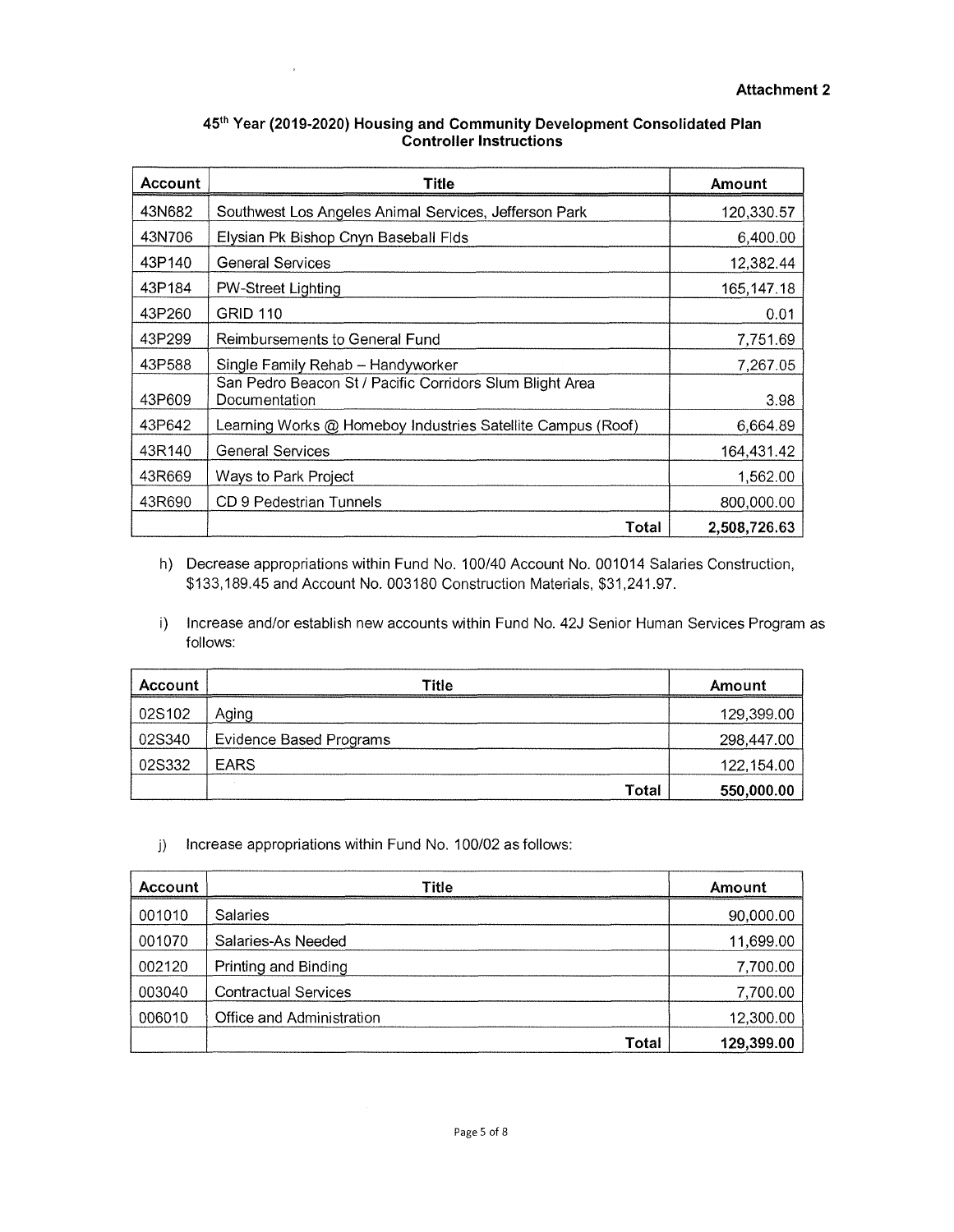## **HOME Grant**

k) Establish new accounts and appropriate within the HOME Investment Partnership Fund No. 561 as follows:

| Account | <b>Title</b>                        | Amount        |
|---------|-------------------------------------|---------------|
| 43S223  | Homeownership                       | 5,940,000.00  |
| 43S722  | <b>Technical Contracts</b>          | 2,000.00      |
| 43S800  | Affordable Housing Managed Pipeline | 26,186,069.00 |
|         | Total                               | 32,128,069.00 |

## **HOPWA Grant**

I) Establish new accounts and appropriate within the HOPWA Fund No. 569 as follows:

| Account | Title                                       | Amount        |
|---------|---------------------------------------------|---------------|
| 43S143  | Housing and Community Investment            | 7,936.00      |
| 43S268  | <b>HOPWA Resource Identification</b>        | 93,000.00     |
| 43S313  | <b>HOPWA Tenant Based Rental Assistance</b> | 4,533,730.00  |
| 43S322  | <b>HOPWA Project Sponsor Administration</b> | 1,311,045.00  |
| 43S326  | <b>HOPWA Subsidy Assistance</b>             | 3,644,622.00  |
| 43S406  | <b>HOPWA Supportive Services</b>            | 8,221,591.00  |
| 43S408  | <b>HOPWA STRMU</b>                          | 488,210.00    |
| 43S409  | <b>HOWPA Permanent Housing Placement</b>    | 743,496.00    |
| 43S442  | <b>HOPWA Information Services</b>           | 696,790.00    |
|         | Total                                       | 19,740,420.00 |

- m) Appropriate \$7,936 Account No. 001010 Salaries within Fund No. 100/43 for HCIDLA Administration.
- n) Decrease appropriations with the HOPWA Fund No. 569 as follows:

| <b>Account</b> | Title                            | Amount    |
|----------------|----------------------------------|-----------|
| 43M143         | Housing and Community Investment | 729.45    |
| 43M444         | <b>HOPWA HMIS Development</b>    | 233.12    |
| 43M644         | Outside Auditor                  | 13,450.00 |
| 43N143         | Housing and Community Investment | 35,730.81 |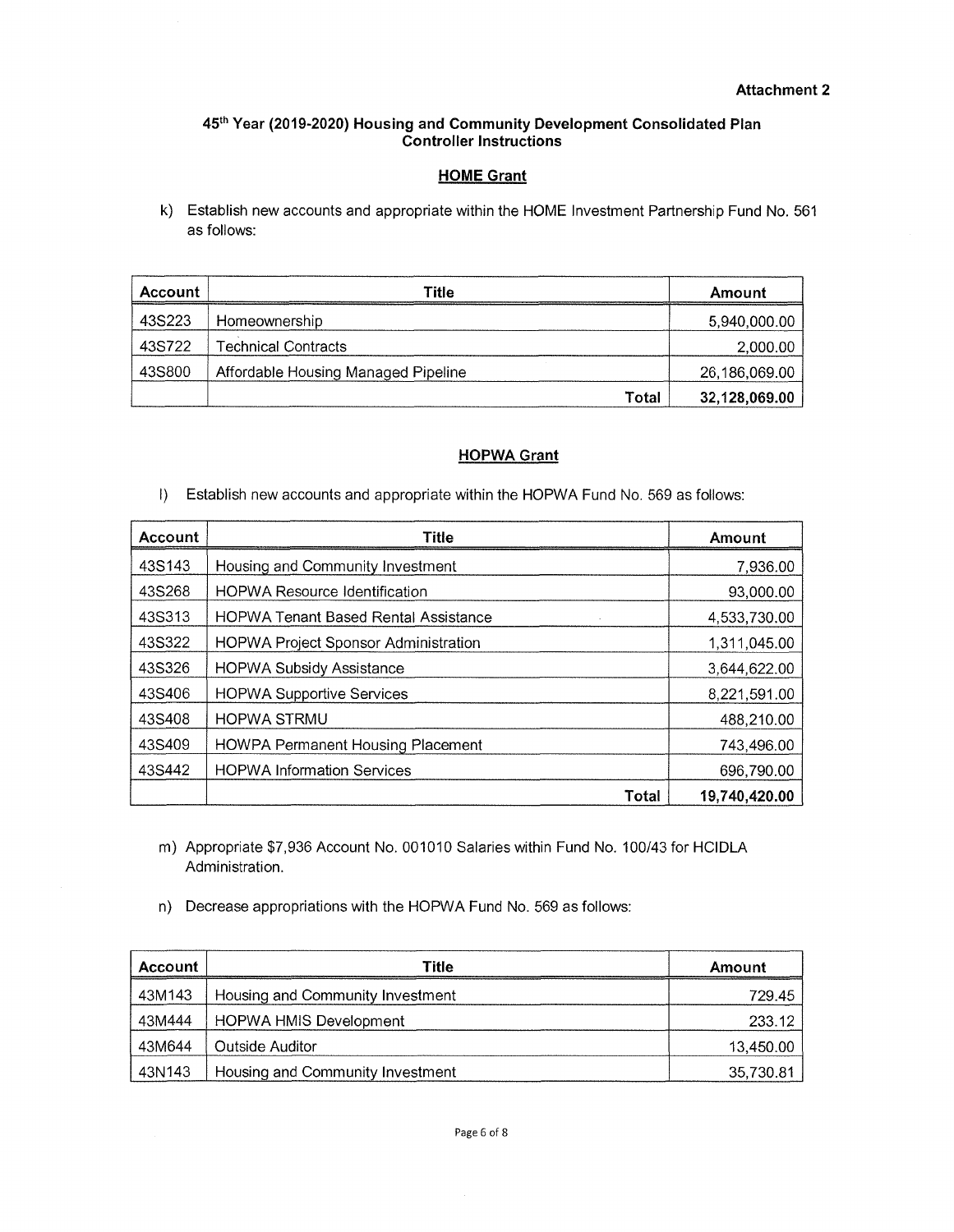ä,

| 45th Year (2019-2020) Housing and Community Development Consolidated Plan |
|---------------------------------------------------------------------------|
| <b>Controller Instructions</b>                                            |

| <b>Account</b> | Title                                | Amount       |
|----------------|--------------------------------------|--------------|
| 43N299         | Reimbursements to the General Fund   | 32,228.62    |
| 43N414         | <b>HOPWA Technical Assistance</b>    | 21,271.35    |
| 43N644         | Outside Auditor                      | 67,500.00    |
| 43P265         | Saving HOPWA Program                 | 17,361.00    |
| 43P266         | <b>HOPWA Program</b>                 | 116,227.63   |
| 43P268         | <b>HOPWA Resource Identification</b> | 74,281.25    |
| 43P332         | <b>HOPWA Project Sponsor Adm</b>     | 111,823.85   |
| 43P338         | Saving-HOPWA Project Sponsor Adm     | 55,821.70    |
| 43P440         | <b>HOPWA PSH</b>                     | 700,000.00   |
| 43P452         | <b>HOPWA Training Module</b>         | 1,677.94     |
| 43R438         | <b>HOPWA Reserve</b>                 | 316,813.00   |
|                | Total                                | 1,565,149.72 |

## **ESG** GRANT

o) Establish new accounts and increase/decrease amounts within the Federal Emergency Grant Fund No. 517 as follows:

| <b>Account</b> | Title                                      | Amount         |
|----------------|--------------------------------------------|----------------|
| 43S143         | Housing and Community Investment           | 21,439.00      |
| 43S299         | Reimbursements to the General Fund         | (6,680.00)     |
| 43S351         | LAHSA - Winter Shelter Program             | 1,446,076.00   |
| 43S354         | LAHSA Homeless Emergency Shelter Services  | 933,184.00     |
| 43S355         | <b>LAHSA Administration</b>                | 204,862.00     |
| 43S475         | Homeless Management Info System            | 227,624.00     |
| 43S688         | Oasis St Julian                            | 400,000.00     |
| 43S703         | <b>LAHSA Homeless Prevention &amp; RRR</b> | 1,204,164.00   |
|                | Total                                      | \$4,430,669.00 |

p) Increase appropriations in the amount of \$21,439.00 Account No. 001010 Salaries within Fund No. 100/43 HCIDLA Administration.